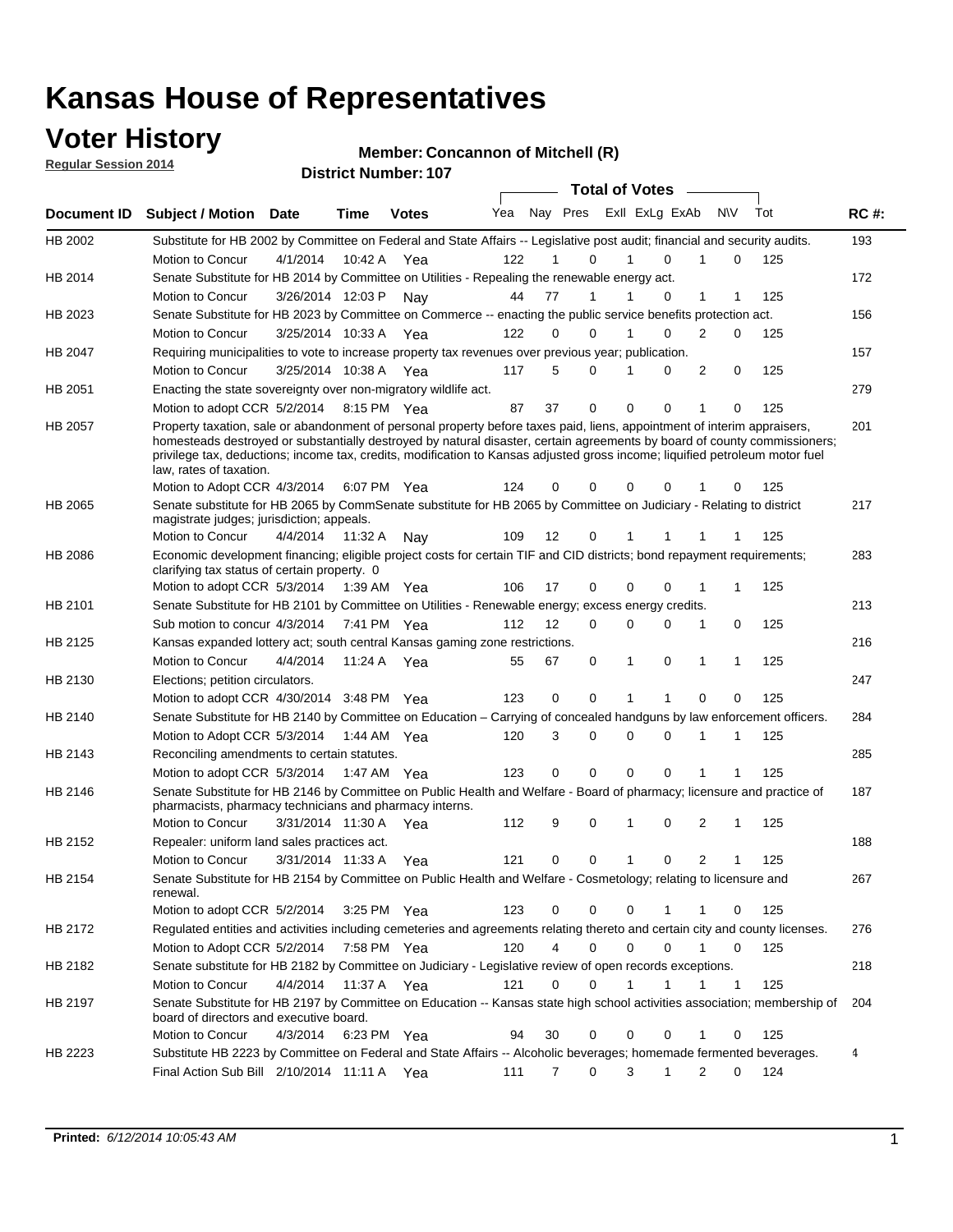### **Voter History**

**Regular Session 2014**

#### **Member: Concannon of Mitchell (R)**

| <b>District Number: 107</b> |  |
|-----------------------------|--|
|                             |  |

|                |                                                                                                                                                                                                                                                                                                                                                                                                                                                                                                                                                                                                                                                                                                                                                                                                                                                                                                                 |                       |             | <b>DISUILLINUIIINGI.</b> IVI |     |                | Total of Votes __           |   |               |                |     |     |             |
|----------------|-----------------------------------------------------------------------------------------------------------------------------------------------------------------------------------------------------------------------------------------------------------------------------------------------------------------------------------------------------------------------------------------------------------------------------------------------------------------------------------------------------------------------------------------------------------------------------------------------------------------------------------------------------------------------------------------------------------------------------------------------------------------------------------------------------------------------------------------------------------------------------------------------------------------|-----------------------|-------------|------------------------------|-----|----------------|-----------------------------|---|---------------|----------------|-----|-----|-------------|
| Document ID    | <b>Subject / Motion Date</b>                                                                                                                                                                                                                                                                                                                                                                                                                                                                                                                                                                                                                                                                                                                                                                                                                                                                                    |                       | <b>Time</b> | <b>Votes</b>                 |     |                | Yea Nay Pres ExII ExLg ExAb |   |               |                | N\V | Tot | <b>RC#:</b> |
| HB 2223        | Substitute for HB 2223 by Committee on Federal and State Affairs—Alcoholic beverages; homemade fermented beverages;<br>microbrewery gallonage expanded; liquor license length of citizenship.<br>Motion to Concur                                                                                                                                                                                                                                                                                                                                                                                                                                                                                                                                                                                                                                                                                               | 4/3/2014              | 6:27 PM Yea |                              | 115 | 9              | 0                           | 0 | $\Omega$      |                | 0   | 125 | 205         |
| HB 2231        | Senate Substitute for Substitute for HB 2231 by Committee on Ways and Means - Appropriations for FY 2014, FY 2015, FY<br>2016, FY 2017 and FY 2018 for various state agencies; capital improvement projects; claims against the state.                                                                                                                                                                                                                                                                                                                                                                                                                                                                                                                                                                                                                                                                          |                       |             |                              |     |                | $\Omega$                    |   | $\Omega$      | $\mathbf{1}$   |     |     | 282         |
| HB 2246        | Motion to adopt CCR 5/2/2014 9:48 PM Yea<br>Substitute for HB 2246 by Committee on Commerce, Labor and Economic Development - Peer review for certain licensed<br>technical professions.                                                                                                                                                                                                                                                                                                                                                                                                                                                                                                                                                                                                                                                                                                                        |                       |             |                              | 70  | 54             |                             | 0 |               |                | 0   | 125 | 38          |
|                | EFA Sub Bill                                                                                                                                                                                                                                                                                                                                                                                                                                                                                                                                                                                                                                                                                                                                                                                                                                                                                                    | 2/21/2014 1:34 PM Yea |             |                              | 120 | 0              | 0                           | 1 | 0             | 2              | 1   | 124 |             |
| HB 2246        | Substitute for HB 2246 by Committee on Commerce, Labor and Economic Development - Peer review for certain licensed<br>technical professions.                                                                                                                                                                                                                                                                                                                                                                                                                                                                                                                                                                                                                                                                                                                                                                    |                       |             |                              |     |                |                             |   |               |                |     |     | 260         |
|                | Motion to Concur                                                                                                                                                                                                                                                                                                                                                                                                                                                                                                                                                                                                                                                                                                                                                                                                                                                                                                | 5/2/2014              | 11:40 A     | Yea                          | 124 | 0              | 0                           | 0 |               | 0              | 0   | 125 |             |
| HB 2272        | Kansas expanded lottery act; southeast Kansas gaming zone; privilege fee and investment threshold amount reduced.                                                                                                                                                                                                                                                                                                                                                                                                                                                                                                                                                                                                                                                                                                                                                                                               |                       |             |                              |     |                |                             |   |               |                |     |     | 200         |
|                | Motion to Concur                                                                                                                                                                                                                                                                                                                                                                                                                                                                                                                                                                                                                                                                                                                                                                                                                                                                                                | 4/2/2014              | 4:18 PM Yea |                              | 84  | 36             | 0                           | 0 | $\mathbf 0$   |                | 4   | 125 |             |
| HB 2296        | Campaign finance; permitted uses of campaign funds; increased exemption amount for certain candidates; contributor<br>information; lobbyist filings.                                                                                                                                                                                                                                                                                                                                                                                                                                                                                                                                                                                                                                                                                                                                                            |                       |             |                              |     | 4              | 0                           | 1 |               |                |     |     | 248         |
| HB 2296        | Motion to adopt CCR 4/30/2014 3:53 PM Yea<br>Campaign finance; permitted uses of campaign funds; increased exemption amount for certain candidates; contributor                                                                                                                                                                                                                                                                                                                                                                                                                                                                                                                                                                                                                                                                                                                                                 |                       |             |                              | 119 |                |                             |   |               | 0              | 0   | 125 | 287         |
|                | information; lobbyist filings.<br>Motion to Override                                                                                                                                                                                                                                                                                                                                                                                                                                                                                                                                                                                                                                                                                                                                                                                                                                                            | 5/30/2014 10:24 A     |             | <b>NV</b>                    | 96  | 5              | 0                           | 0 | 0             | 0              | 24  | 125 |             |
| <b>HB 2298</b> | Veto<br>Senate Sub for HB 2298 by Committee on Judiciary - Uniform controlled substances act. Senate Sub for HB 2298 by<br>Committee on Judiciary - Uniform controlled substances act.                                                                                                                                                                                                                                                                                                                                                                                                                                                                                                                                                                                                                                                                                                                          |                       |             |                              |     |                |                             |   |               |                |     |     | 209         |
|                | Motion to Concur                                                                                                                                                                                                                                                                                                                                                                                                                                                                                                                                                                                                                                                                                                                                                                                                                                                                                                | 4/3/2014              | 6:40 PM Yea |                              | 123 | 1              | 0                           | 0 | 0             | 1              | 0   | 125 |             |
| HB 2303        | Relating to driver's license fees; driving under the influence equipment fund.                                                                                                                                                                                                                                                                                                                                                                                                                                                                                                                                                                                                                                                                                                                                                                                                                                  |                       |             |                              |     |                |                             |   |               |                |     |     | 1           |
|                | Motion to adopt CCR $1/22/2014$ 11:45 A Yea                                                                                                                                                                                                                                                                                                                                                                                                                                                                                                                                                                                                                                                                                                                                                                                                                                                                     |                       |             |                              | 109 | 11             | 0                           | 1 | 0             | 4              | 0   | 125 |             |
| HB 2312        | Local governments; investment of idle funds; changes.                                                                                                                                                                                                                                                                                                                                                                                                                                                                                                                                                                                                                                                                                                                                                                                                                                                           |                       |             |                              |     |                |                             |   |               |                |     |     | 253         |
|                | Motion to Concur                                                                                                                                                                                                                                                                                                                                                                                                                                                                                                                                                                                                                                                                                                                                                                                                                                                                                                | 5/1/2014              | 4:31 PM Yea |                              | 123 | $\overline{2}$ | 0                           | 0 | 0             | 0              | 0   | 125 |             |
| HB 2338        | Substitute for HB 2338 by Committee on Ways and Means - Judicial branch; supplemental appropriation for fiscal year 2015,<br>judiciary operations; increasing various docket fees and creating new docket fees; annually, allowing the allocation of a budget<br>for each judicial district court operations, chief judge would have the authority to expend funds as necessary to carry out the<br>functions of such district if such chief judge elected to do so, including establishing what court personnel are necessary and<br>their compensation; district court judges in judicial district elect chief judge and court of appeals judges elect chief judge of the<br>court of appeals; district judge and district magistrate judge vacancies; statutory authority for longevity bonus for judicial<br>branch employees repealed; nonseverability clause.<br>Motion to Adopt CCR 4/4/2014 7:17 PM Nay |                       |             |                              | 66  | 57             | 0                           | 0 | 0             | 2              | 0   | 125 | 229         |
| HB 2378        | Senate Substitute for HB 2378 by Committee on Assessment and Taxation - Providing sales tax exemption for sales of certain 189                                                                                                                                                                                                                                                                                                                                                                                                                                                                                                                                                                                                                                                                                                                                                                                  |                       |             |                              |     |                |                             |   |               |                |     |     |             |
|                | machinery and equipment used for surface mining activities.<br>Motion to Concur 3/31/2014 11:35 A Yea                                                                                                                                                                                                                                                                                                                                                                                                                                                                                                                                                                                                                                                                                                                                                                                                           |                       |             |                              |     | 117 4          |                             |   | 0 1 0 2 1 125 |                |     |     |             |
| HB 2389        | Senate Substitute for HB 2389 by Committee on Judiciary - Crimes and criminal procedure; mistreatment of a dependent adult 277                                                                                                                                                                                                                                                                                                                                                                                                                                                                                                                                                                                                                                                                                                                                                                                  |                       |             |                              |     |                |                             |   |               |                |     |     |             |
|                | or an elder person; RICO; warrants; discharge of certain persons; appeals.<br>Motion to Adopt CCR 5/2/2014 8:05 PM Yea                                                                                                                                                                                                                                                                                                                                                                                                                                                                                                                                                                                                                                                                                                                                                                                          |                       |             |                              | 123 | $\mathbf{1}$   | 0                           | 0 | 0             | 1              | 0   | 125 |             |
| HB 2398        | Relating to the Kansas revised limited liability company act.                                                                                                                                                                                                                                                                                                                                                                                                                                                                                                                                                                                                                                                                                                                                                                                                                                                   |                       |             |                              |     |                |                             |   |               |                |     |     | 28          |
|                | <b>Final Action</b><br>Amended                                                                                                                                                                                                                                                                                                                                                                                                                                                                                                                                                                                                                                                                                                                                                                                                                                                                                  | 2/21/2014 11:13 A Yea |             |                              | 120 | $\mathbf 1$    | $\mathsf 0$                 | 1 | 0             | $\overline{c}$ | 0   | 124 |             |
| HB 2402        | National day of the cowboy.                                                                                                                                                                                                                                                                                                                                                                                                                                                                                                                                                                                                                                                                                                                                                                                                                                                                                     |                       |             |                              |     |                |                             |   |               |                |     |     | 163         |
|                | <b>Final Action</b>                                                                                                                                                                                                                                                                                                                                                                                                                                                                                                                                                                                                                                                                                                                                                                                                                                                                                             | 3/26/2014 10:55 A     |             | Yea                          | 116 | 7              | $\mathbf 0$                 | 1 | 0             | $\mathbf{1}$   | 0   | 125 |             |
| HB 2417        | Expansion of rural opportunity zones.                                                                                                                                                                                                                                                                                                                                                                                                                                                                                                                                                                                                                                                                                                                                                                                                                                                                           |                       |             |                              |     |                |                             |   |               |                |     |     | 61          |
|                | <b>Final Action</b><br>Amended                                                                                                                                                                                                                                                                                                                                                                                                                                                                                                                                                                                                                                                                                                                                                                                                                                                                                  | 2/27/2014 10:16 A     |             | Yea                          | 104 | 19             | 0                           | 0 | 0             | $\mathbf{1}$   | 0   | 124 |             |
| HB 2418        | Adult care home licensure act; removal of outdated rule and regulation reference.                                                                                                                                                                                                                                                                                                                                                                                                                                                                                                                                                                                                                                                                                                                                                                                                                               |                       |             |                              |     |                |                             |   |               |                |     |     | 6           |
|                | <b>Final Action</b>                                                                                                                                                                                                                                                                                                                                                                                                                                                                                                                                                                                                                                                                                                                                                                                                                                                                                             | 2/12/2014 11:20 A Yea |             |                              | 121 | 0              | 0                           | 1 | 0             | 2              | 0   | 124 |             |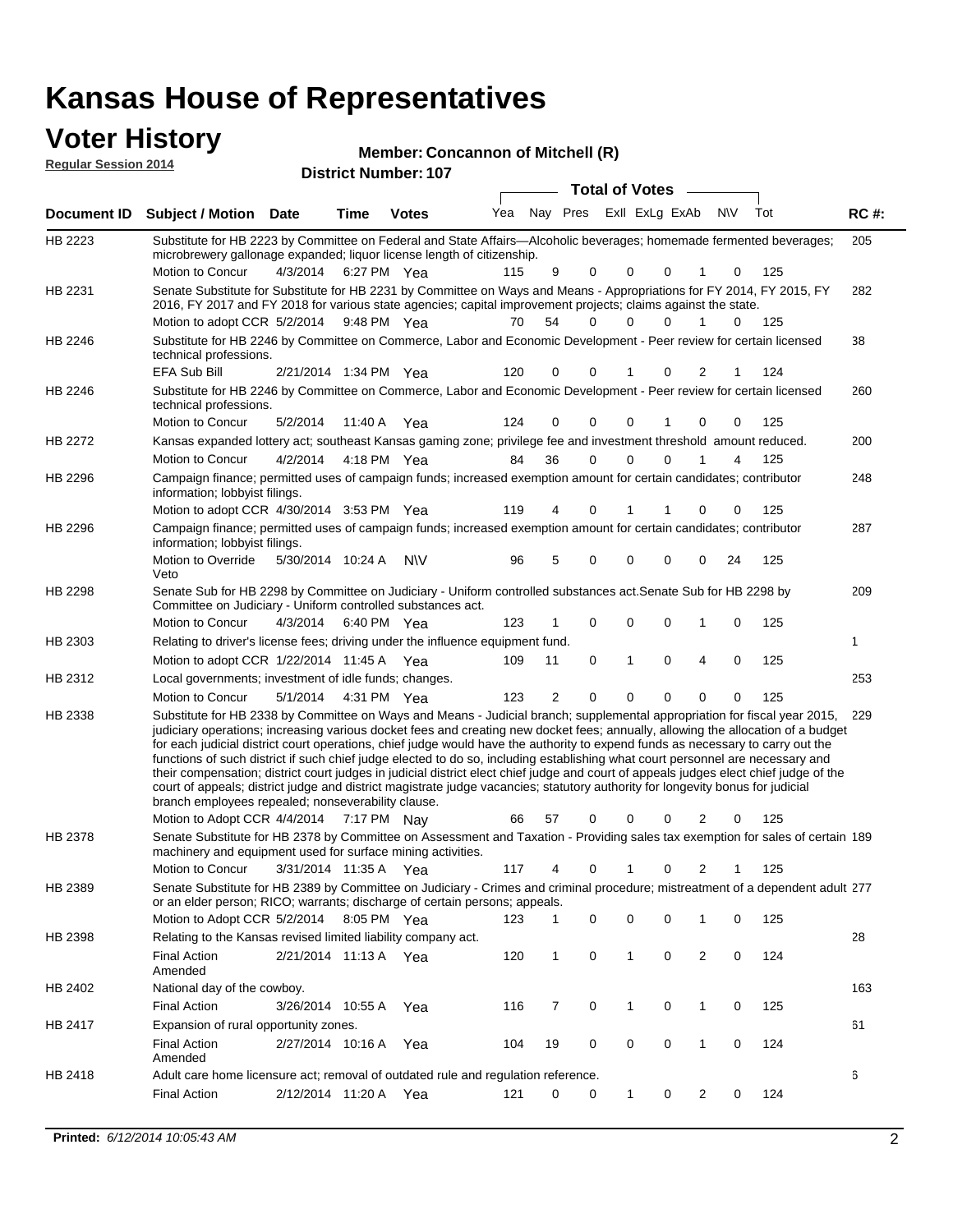## **Voter History**

**Regular Session 2014**

#### **Member: Concannon of Mitchell (R)**

|             | <b>DISTRICT MAILIDEL. TO</b><br><b>Total of Votes</b>                                                                                                                                                                                                                                                                                                |                       |             |              |     |                |             |              |                |                |              |     |             |
|-------------|------------------------------------------------------------------------------------------------------------------------------------------------------------------------------------------------------------------------------------------------------------------------------------------------------------------------------------------------------|-----------------------|-------------|--------------|-----|----------------|-------------|--------------|----------------|----------------|--------------|-----|-------------|
| Document ID | <b>Subject / Motion</b>                                                                                                                                                                                                                                                                                                                              | <b>Date</b>           | Time        | <b>Votes</b> | Yea |                | Nay Pres    |              | Exll ExLg ExAb |                | <b>NV</b>    | Tot | <b>RC#:</b> |
| HB 2418     | Kansas department for aging and disability services; adult care homes                                                                                                                                                                                                                                                                                |                       |             |              |     |                |             |              |                |                |              |     | 221         |
|             | Motion to Concur                                                                                                                                                                                                                                                                                                                                     | 4/4/2014              | 11:49 A     | Yea          | 122 | 0              | $\mathbf 0$ | 1            | 1              | 1              | $\mathbf 0$  | 125 |             |
| HB 2419     | City annexation; fire district territory; detachment.                                                                                                                                                                                                                                                                                                |                       |             |              |     |                |             |              |                |                |              |     | 120         |
|             | <b>Final Action</b>                                                                                                                                                                                                                                                                                                                                  | 3/17/2014 11:19 A Yea |             |              | 122 | 0              | 0           | $\mathbf 0$  | $\mathbf 0$    | 2              | 1            | 125 |             |
| HB 2419     | City annexation; fire district territory; detachment.                                                                                                                                                                                                                                                                                                |                       |             |              |     |                |             |              |                |                |              |     | 196         |
|             | Motion to Concur                                                                                                                                                                                                                                                                                                                                     | 4/2/2014              | 10:32 A     | Yea          | 122 | 0              | 0           | $\mathbf 0$  | $\mathbf 0$    | 2              | 1            | 125 |             |
| HB 2420     | School crossing quards.                                                                                                                                                                                                                                                                                                                              |                       |             |              |     |                |             |              |                |                |              |     | 5           |
|             | <b>Final Action</b><br>Amended                                                                                                                                                                                                                                                                                                                       | 2/10/2014 11:12 A     |             | Yea          | 118 | 0              | $\mathbf 0$ | 3            | 1              | 2              | $\mathbf 0$  | 124 |             |
| HB 2420     | School crossing guards.                                                                                                                                                                                                                                                                                                                              |                       |             |              |     |                |             |              |                |                |              |     | 197         |
|             | Motion to Concur                                                                                                                                                                                                                                                                                                                                     | 4/2/2014              | 10:34 A     | Yea          | 123 | 0              | 0           | 0            | 0              | 2              | 0            | 125 |             |
| HB 2422     | Defining watercraft for purposes of taxation.                                                                                                                                                                                                                                                                                                        |                       |             |              |     |                |             |              |                |                |              |     | 14          |
|             | <b>Final Action</b><br>Amended                                                                                                                                                                                                                                                                                                                       | 2/14/2014 11:13 A     |             | Yea          | 118 | 0              | $\mathbf 0$ | 2            | 0              | 4              | $\mathbf 0$  | 124 |             |
| HB 2424     | Robert G. (Bob) Bethell interchange.                                                                                                                                                                                                                                                                                                                 |                       |             |              |     |                |             |              |                |                |              |     | 85          |
|             | <b>EFA Sub Bill</b>                                                                                                                                                                                                                                                                                                                                  | 2/27/2014 4:03 PM Yea |             |              | 119 | 4              | 0           | 0            | $\mathbf 0$    | 1              | $\Omega$     | 124 |             |
| HB 2424     | Substitute for HB 2424 by Committee on Transportation - Designating the Robert G. (Bob) Bethell interchange; the SGT David 190<br>Enzbrenner memorial highway; t the Pack S Clair highway; the ancient Indian traders trail; the Harper county veterans<br>memorial highway; the Bonnie Huy memorial highway; the Bonnie Sharp memorial interchange. |                       |             |              |     |                |             |              |                |                |              |     |             |
|             | Motion to Concur                                                                                                                                                                                                                                                                                                                                     | 3/31/2014 11:37 A Yea |             |              | 117 | 3              | 0           | 1            | 0              | 2              | 2            | 125 |             |
| HB 2429     | Making the water conservation program part of and supplemental to the Kansas water appropriation act.                                                                                                                                                                                                                                                |                       |             |              |     |                |             |              |                |                |              |     | 7           |
|             | <b>Final Action</b><br>Amended                                                                                                                                                                                                                                                                                                                       | 2/12/2014 11:22 A Yea |             |              | 121 | $\Omega$       | 0           | 1            | $\Omega$       | 2              | $\mathbf 0$  | 124 |             |
| HB 2430     | Promoting employment across Kansas act; benefits.                                                                                                                                                                                                                                                                                                    |                       |             |              |     |                |             |              |                |                |              |     | 90          |
|             | <b>EFA Sub Bill</b>                                                                                                                                                                                                                                                                                                                                  | 2/27/2014 4:08 PM Yea |             |              | 110 | 13             | 0           | $\mathbf 0$  | $\mathbf 0$    | 1              | 0            | 124 |             |
| HB 2430     | Substitute for HB 2430 by Committee on Commerce, Labor and Economic Development - Promoting employment across<br>Kansas act; benefits.                                                                                                                                                                                                               |                       |             |              |     |                |             |              |                |                |              |     | 278         |
|             | Motion to adopt CCR 5/2/2014                                                                                                                                                                                                                                                                                                                         |                       | 8:09 PM Yea |              | 114 | 10             | 0           | 0            | $\mathbf 0$    | 1              | 0            | 125 |             |
| HB 2433     | Relating to the Kansas uniform securities act.                                                                                                                                                                                                                                                                                                       |                       |             |              |     |                |             |              |                |                |              |     | 62          |
|             | <b>Final Action</b><br>Amended                                                                                                                                                                                                                                                                                                                       | 2/27/2014 10:17 A Yea |             |              | 123 | 0              | 0           | 0            | $\mathbf 0$    | 1              | 0            | 124 |             |
| HB 2433     | Relating to the Kansas uniform securities act.                                                                                                                                                                                                                                                                                                       |                       |             |              |     |                |             |              |                |                |              |     | 243         |
|             | Motion to adopt CCR 4/30/2014 3:27 PM Yea                                                                                                                                                                                                                                                                                                            |                       |             |              | 123 | $\Omega$       | $\Omega$    | 1            | 1              | $\Omega$       | 0            | 125 |             |
| HB 2436     | Substitute for HB 2436 by Committee on Vision 2020 - Boards of cosmetology and barbering; agreements on inspectors of<br>dual-licensed facilities.                                                                                                                                                                                                   |                       |             |              |     |                |             |              |                |                |              |     | 19          |
|             | Final Action Sub Bill 2/19/2014 11:32 A Yea                                                                                                                                                                                                                                                                                                          |                       |             |              | 122 |                | 0           | ი            | 0              | 2              | 0            | 124 |             |
| HB 2436     | Substitute for HB 2436 by Committee on Vision 2020 - Boards of cosmetology and barbering; agreements on inspectors of<br>dual-licensed facilities.                                                                                                                                                                                                   |                       |             |              |     |                |             |              |                |                |              |     | 206         |
|             | Motion to Concur                                                                                                                                                                                                                                                                                                                                     | 4/3/2014              | 6:30 PM Yea |              | 117 | $\overline{7}$ | 0           | 0            | 0              | $\mathbf{1}$   | 0            | 125 |             |
| HB 2440     | Emerging industry investment act; treatment of certain bioscience companies.                                                                                                                                                                                                                                                                         |                       |             |              |     |                |             |              |                |                |              |     | 39          |
|             | <b>Emergency Final</b><br>Action                                                                                                                                                                                                                                                                                                                     | 2/21/2014 1:36 PM Yea |             |              | 116 | 4              | 0           | $\mathbf{1}$ | $\pmb{0}$      | $\overline{2}$ | $\mathbf{1}$ | 124 |             |
| HB 2442     | Escalating penalties for repeat felony evade and elude cases.                                                                                                                                                                                                                                                                                        |                       |             |              |     |                |             |              |                |                |              |     | 107         |
|             | EFA Sub Bill                                                                                                                                                                                                                                                                                                                                         | 2/27/2014 4:32 PM Yea |             |              | 111 | 12             | 0           | 0            | 0              | $\mathbf{1}$   | 0            | 124 |             |
| HB 2444     | Spendthrift trusts.                                                                                                                                                                                                                                                                                                                                  |                       |             |              |     |                |             |              |                |                |              |     | 36          |
|             | <b>Emergency Final</b><br><b>Action Amend</b>                                                                                                                                                                                                                                                                                                        | 2/21/2014 1:32 PM Yea |             |              | 120 | 0              | 0           | $\mathbf{1}$ | 0              | 2              | $\mathbf{1}$ | 124 |             |
| HB 2444     | Spendthrift trusts.<br>Motion to Concur                                                                                                                                                                                                                                                                                                              | 4/2/2014              | 10:37 A Yea |              | 123 | 0              | 0           | 0            | 0              | 2              | 0            | 125 | 198         |
|             |                                                                                                                                                                                                                                                                                                                                                      |                       |             |              |     |                |             |              |                |                |              |     |             |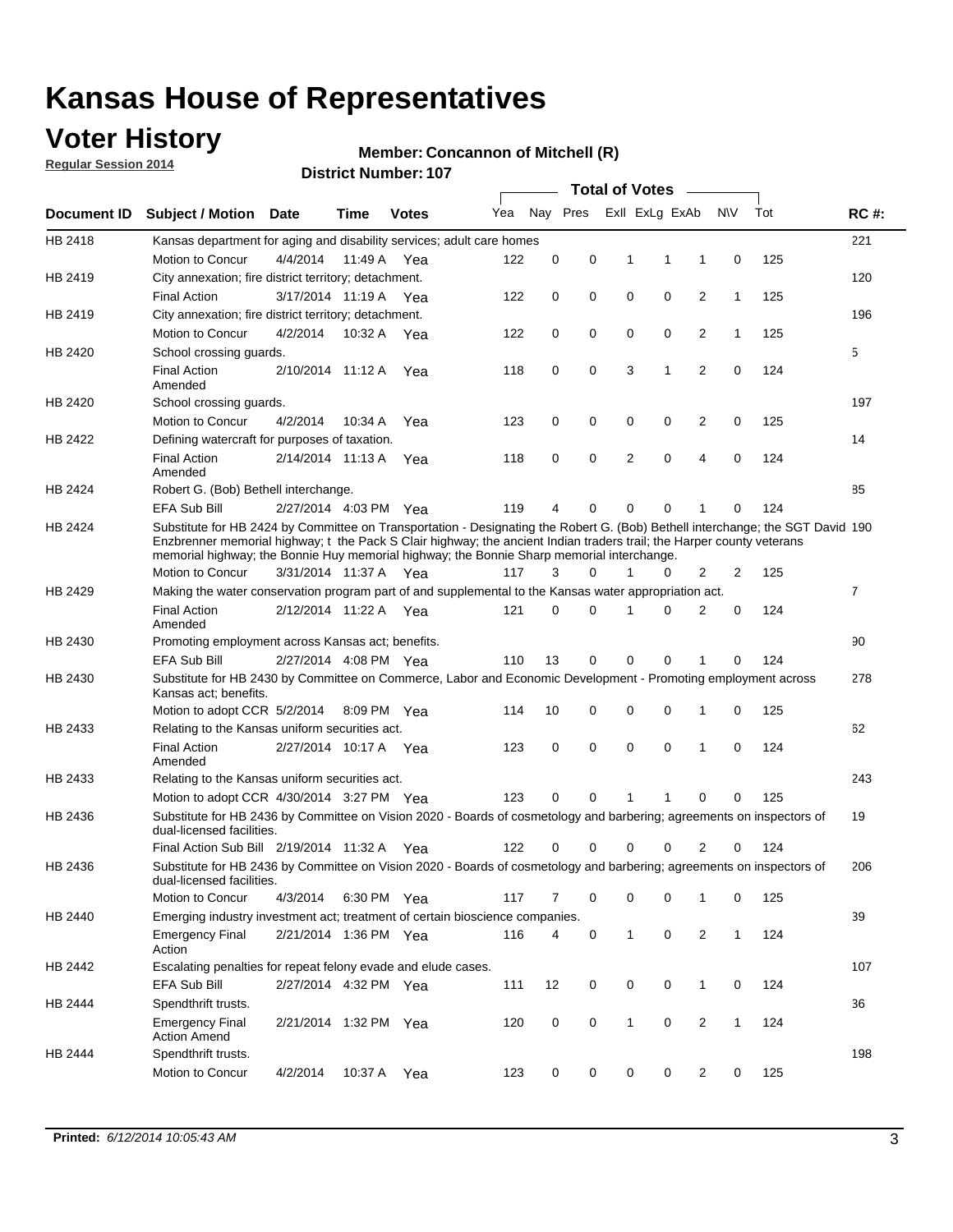### **Voter History Regular Session 2014**

| <b>Member: Concannon of Mitchell (R)</b> |  |  |  |
|------------------------------------------|--|--|--|
|------------------------------------------|--|--|--|

|                |                                                                                                                                                                                                                                                                                                                                 |                       |      |              |     |                |   | <b>Total of Votes</b> |   |                |             |     |             |
|----------------|---------------------------------------------------------------------------------------------------------------------------------------------------------------------------------------------------------------------------------------------------------------------------------------------------------------------------------|-----------------------|------|--------------|-----|----------------|---|-----------------------|---|----------------|-------------|-----|-------------|
|                | Document ID Subject / Motion Date                                                                                                                                                                                                                                                                                               |                       | Time | <b>Votes</b> | Yea | Nay Pres       |   | Exll ExLg ExAb        |   |                | <b>NV</b>   | Tot | <b>RC#:</b> |
| <b>HB 2445</b> | Allowing for criminal discovery materials to be provided to defendant or defendant's counsel.                                                                                                                                                                                                                                   |                       |      |              |     |                |   |                       |   |                |             |     | 63          |
|                | <b>Final Action</b><br>Amended                                                                                                                                                                                                                                                                                                  | 2/27/2014 10:19 A Yea |      |              | 123 | 0              | 0 | $\Omega$              | 0 | 1              | 0           | 124 |             |
| HB 2446        | District courts; court trustee operations fund. judicial process; concerning sentencing dispositions, probation and postrelease<br>supervision; concerning expungement of driving under the influence and criminal refusal convictions; concerning trials,<br>conduct of jury after case is submitted.                          |                       |      |              |     |                |   |                       |   |                |             |     | 8           |
|                | <b>Final Action</b>                                                                                                                                                                                                                                                                                                             | 2/12/2014 11:23 A     |      | Yea          | 121 | 0              | 0 | 1                     | 0 | 2              | 0           | 124 |             |
| HB 2446        | Senate Substitute for HB 2446 by Committee on Judiciary - Courts; allocating moneys from driver's license fees to judicial<br>branch nonjudicial salary adjustment fund; allowing chief justice to authorize expenditures from court trustee operations fund in<br>certain judicial districts; time limits for court decisions. |                       |      |              |     |                |   |                       |   |                |             |     | 239         |
|                | Motion to adopt CCR 4/30/2014 3:01 PM Yea                                                                                                                                                                                                                                                                                       |                       |      |              | 121 | 2              | 0 | 1                     | 1 | 0              | 0           | 125 |             |
| <b>HB 2447</b> | Real property; trespass and liability.                                                                                                                                                                                                                                                                                          |                       |      |              |     |                |   |                       |   |                |             |     | 29          |
|                | <b>Final Action</b><br>Amended                                                                                                                                                                                                                                                                                                  | 2/21/2014 11:14 A Yea |      |              | 119 | 2              | 0 | 1                     | 0 | $\overline{2}$ | 0           | 124 |             |
| <b>HB 2447</b> | Real property; trespass and liability.                                                                                                                                                                                                                                                                                          |                       |      |              |     |                |   |                       |   |                |             |     | 202         |
|                | Motion to Adopt CCR 4/3/2014                                                                                                                                                                                                                                                                                                    |                       |      | 6:10 PM Yea  | 122 | $\overline{2}$ | 0 | $\mathbf 0$           | 0 | 1              | 0           | 125 |             |
| <b>HB 2448</b> | Interference with judicial process.                                                                                                                                                                                                                                                                                             |                       |      |              |     |                |   |                       |   |                |             |     | 30          |
|                | <b>Final Action</b>                                                                                                                                                                                                                                                                                                             | 2/21/2014 11:16 A     |      | Yea          | 121 | 0              | 0 | 1                     | 0 | $\overline{2}$ | 0           | 124 |             |
| HB 2448        | Senate Substitute for HB 2448 by Committee on Judiciary - Updating provisions relating to the Kansas bureau of<br>investigation's DNA database; amending the crime of interference with                                                                                                                                         |                       |      |              |     |                |   |                       |   |                |             |     | 240         |
|                | Motion to adopt CCR 4/30/2014 3:10 PM Yea                                                                                                                                                                                                                                                                                       |                       |      |              | 116 | 7              | 0 | 1                     | 1 | 0              | 0           | 125 |             |
| HB 2451        | Electric utilities; creating the electric highway fee.                                                                                                                                                                                                                                                                          |                       |      |              |     |                |   |                       |   |                |             |     | 96          |
|                | EFA Sub Bill                                                                                                                                                                                                                                                                                                                    | 2/27/2014 4:18 PM Yea |      |              | 64  | 59             | 0 | 0                     | 0 |                | $\mathbf 0$ | 124 |             |
| HB 2451        | Substitute for HB 2451 by Committee on Transportation - Increasing registration fees for electric vehicles.                                                                                                                                                                                                                     |                       |      |              |     |                |   |                       |   |                |             |     | 207         |
|                | Motion to Concur                                                                                                                                                                                                                                                                                                                | 4/3/2014              |      | 6:34 PM Yea  | 94  | 30             | 0 | $\Omega$              | 0 |                | 0           | 125 |             |
| HB 2452        | Substitute for HB 2452 by Committee on Transportation - Distinctive license plates; donate life, disabled veterans, rotary<br>international, Kansas horse council.                                                                                                                                                              |                       |      |              |     |                |   |                       |   |                |             |     | 41          |
|                | <b>EFA Sub Bill</b>                                                                                                                                                                                                                                                                                                             | 2/21/2014 1:39 PM Yea |      |              | 120 | 0              | 0 |                       | 0 | 2              |             | 124 |             |
| HB 2452        | Substitute for HB 2452 by Committee on Transportation - Distinctive license plates; donate life, disabled veterans, rotary<br>international, Kansas horse council, motorcycles.                                                                                                                                                 |                       |      |              |     |                |   |                       |   |                |             |     | 208         |
|                | Motion to Concur                                                                                                                                                                                                                                                                                                                | 4/3/2014              |      | 6:37 PM Yea  | 123 | 1              | 0 | 0                     | 0 | 1              | 0           | 125 |             |
| HB 2453        | Protecting religious freedom regarding marriage.                                                                                                                                                                                                                                                                                |                       |      |              |     |                |   |                       |   |                |             |     | 9           |
|                | <b>Final Action</b><br>Amended                                                                                                                                                                                                                                                                                                  | 2/12/2014 11:28 A Nay |      |              | 72  | 49             | 0 | 1                     | 0 | $\overline{2}$ | 0           | 124 |             |
| HB 2455        | Property tax exemption for certain utility systems located on military installation.                                                                                                                                                                                                                                            |                       |      |              |     |                |   |                       |   |                |             |     | 108         |
|                | <b>Emergency Final</b><br><b>Action Amend</b>                                                                                                                                                                                                                                                                                   | 3/6/2014              |      | 11:23 A Yea  | 119 | 1              | 0 | 2                     | 1 | 2              | 0           | 125 |             |
| HB 2456        | Property taxation; defining commercial and industrial machinery and equipment; motor vehicles, members of military service<br>and active guard and reservists.                                                                                                                                                                  |                       |      |              |     |                |   |                       |   |                |             |     | 49          |
|                | Final Action<br>Amended                                                                                                                                                                                                                                                                                                         | 2/26/2014 11:32 A Yea |      |              | 100 | 23             | 0 | 0                     | 0 | 1              | 0           | 124 |             |
| HB 2463        | Creating civil liability for acts of terrorism; forfeiture of property related to violations of certain criminal acts.                                                                                                                                                                                                          |                       |      |              |     |                |   |                       |   |                |             |     | 50          |
|                | <b>Final Action</b><br>Amended                                                                                                                                                                                                                                                                                                  | 2/26/2014 11:33 A Yea |      |              | 123 | 0              | 0 | 0                     | 0 | $\mathbf{1}$   | 0           | 124 |             |
| HB 2463        | Creating civil liability for acts of terrorism; forfeiture of property related to violations of certain criminal acts.                                                                                                                                                                                                          |                       |      |              |     |                |   |                       |   |                |             |     | 194         |
|                | Motion to Concur                                                                                                                                                                                                                                                                                                                | 4/1/2014              |      | 10:46 A Yea  | 123 | 0              | 0 | 1                     | 0 | 1              | $\mathbf 0$ | 125 |             |
| HB 2464        | Allowing banks, trust companies and savings and loans to claim the expensing deduction for privilege tax filers under the<br>Kansas income tax act.                                                                                                                                                                             |                       |      |              |     |                |   |                       |   |                |             |     | 15          |
|                | <b>Final Action</b><br>Amended                                                                                                                                                                                                                                                                                                  | 2/14/2014 11:14 A Yea |      |              | 118 | 0              | 0 | 2                     | 0 | 4              | 0           | 124 |             |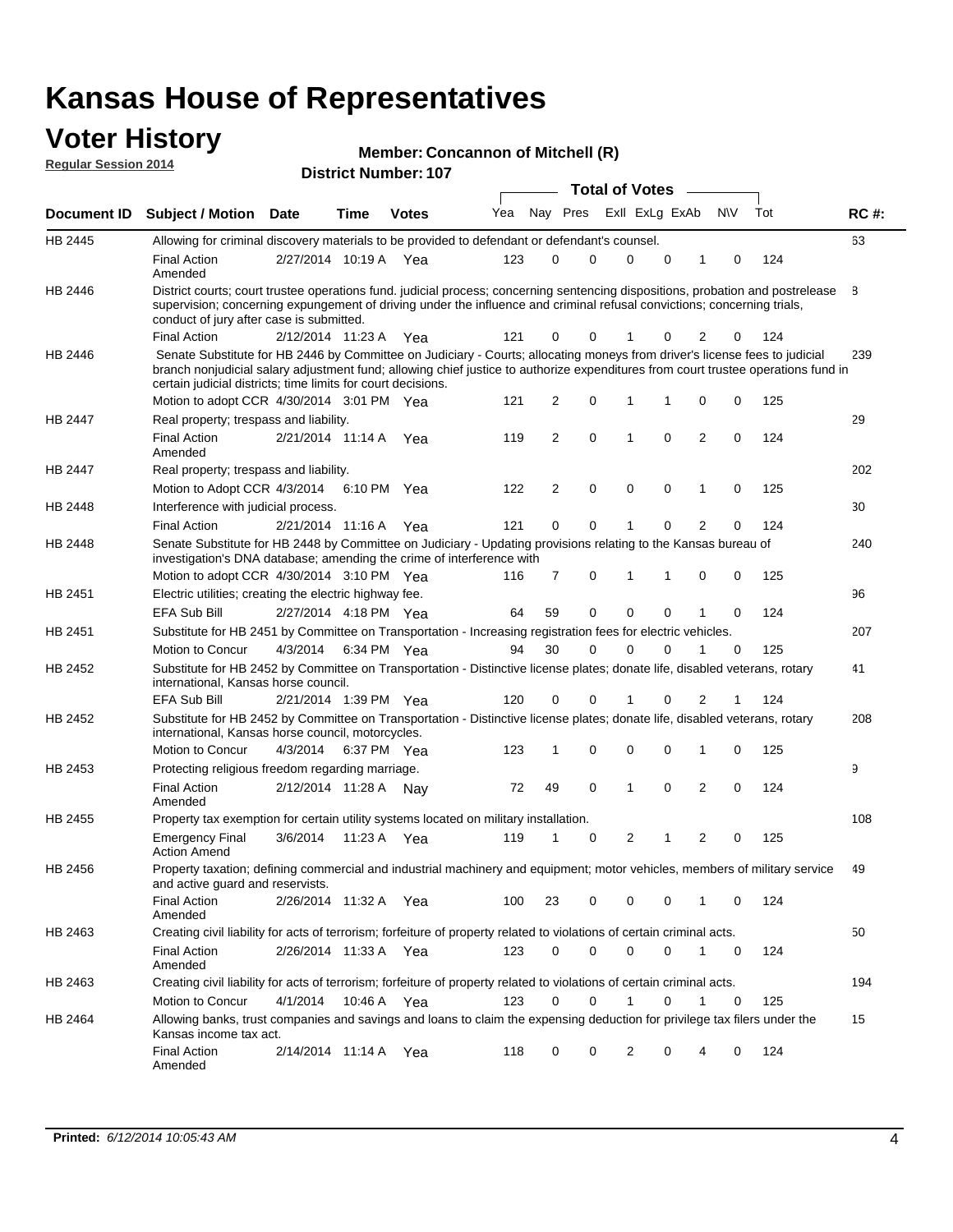## **Voter History**

**Regular Session 2014**

#### **Member: Concannon of Mitchell (R)**

|                |                                                                                                                                                                             |                       |         |              |     |                |          | <b>Total of Votes</b> |                |                |             |     |             |
|----------------|-----------------------------------------------------------------------------------------------------------------------------------------------------------------------------|-----------------------|---------|--------------|-----|----------------|----------|-----------------------|----------------|----------------|-------------|-----|-------------|
|                | Document ID Subject / Motion                                                                                                                                                | <b>Date</b>           | Time    | <b>Votes</b> | Yea | Nay Pres       |          |                       | Exll ExLg ExAb |                | <b>NV</b>   | Tot | <b>RC#:</b> |
| HB 2466        | Relating to administrative procedure; judicial review.                                                                                                                      |                       |         |              |     |                |          |                       |                |                |             |     | 37          |
|                | <b>Emergency Final</b><br><b>Action Amend</b>                                                                                                                               | 2/21/2014 1:33 PM Yea |         |              | 118 | $\overline{2}$ | 0        | 1                     | $\mathbf 0$    | 2              | 1           | 124 |             |
| <b>HB 2470</b> | Purchasing authority for certain insurance by the state board of regents for state educational institutions.                                                                |                       |         |              |     |                |          |                       |                |                |             |     | 16          |
|                | <b>Final Action</b>                                                                                                                                                         | 2/17/2014 11:20 A Yea |         |              | 120 | 0              | 0        | 3                     | 0              | 1              | $\mathbf 0$ | 124 |             |
| HB 2475        | Personal financial literacy program as a requirement for high school graduation.                                                                                            |                       |         |              |     |                |          |                       |                |                |             |     | 126         |
|                | <b>Final Action</b><br>Amended                                                                                                                                              | 3/19/2014 11:22 A Yea |         |              | 110 | 12             | 0        | 0                     | 1              | 2              | 0           | 125 |             |
| HB 2478        | Venue for crimes committed with an electronic device.                                                                                                                       |                       |         |              |     |                |          |                       |                |                |             |     | 51          |
|                | <b>Final Action</b>                                                                                                                                                         | 2/26/2014 11:34 A     |         | Yea          | 123 | 0              | 0        | $\Omega$              | $\mathbf 0$    | 1              | 0           | 124 |             |
| HB 2479        | Removing 2015 sunset provision from law requiring ignition interlock device after first test failure or alcohol or drug-related<br>conviction.                              |                       |         |              |     |                |          |                       |                |                |             |     | 115         |
|                | <b>Final Action</b><br>Amended                                                                                                                                              | 3/14/2014 11:14 A     |         | Yea          | 117 | 0              | 0        | $\overline{2}$        | 1              | 4              | 1           | 125 |             |
| HB 2479        | Removing 2015 sunset provision from law requiring ignition interlock device after first test failure or alcohol or drug-related<br>conviction.                              |                       |         |              |     |                |          |                       |                |                |             |     | 210         |
|                | Motion to Concur                                                                                                                                                            | 4/3/2014              |         | 6:47 PM Yea  | 122 | $\overline{2}$ | 0        | $\mathbf 0$           | 0              | 1              | 0           | 125 |             |
| HB 2480        | Repealing the review of TeleKansas I.                                                                                                                                       |                       |         |              |     |                |          |                       |                |                |             |     | 64          |
|                | <b>Final Action</b><br>Amended                                                                                                                                              | 2/27/2014 10:20 A     |         | Yea          | 123 | 0              | 0        | $\mathbf 0$           | $\mathbf 0$    | 1              | 0           | 124 |             |
| HB 2480        | Repealing the review of TeleKansas I.                                                                                                                                       |                       |         |              |     |                |          |                       |                |                |             |     | 250         |
|                | <b>Motion to Concur</b>                                                                                                                                                     | 5/1/2014              |         | 1:54 PM Yea  | 123 | 1              | 0        | 0                     | 0              | 0              | 1           | 125 |             |
| HB 2482        | Authority of state corporation commission to intervene in court proceedings.                                                                                                |                       |         |              |     |                |          |                       |                |                |             |     | 65          |
|                | <b>Final Action</b><br>Amended                                                                                                                                              | 2/27/2014 10:21 A     |         | Yea          | 121 | 2              | 0        | 0                     | 0              | 1              | 0           | 124 |             |
| HB 2482        | Senate Substitute for HB 2482 by Committee on Utilities - Creating the energy efficiency investment act.                                                                    |                       |         |              |     |                |          |                       |                |                |             |     | 211         |
|                | Motion to Concur                                                                                                                                                            | 4/3/2014 7:02 PM Yea  |         |              | 99  | 25             | $\Omega$ | $\Omega$              | $\mathbf 0$    | 1              | 0           | 125 |             |
| HB 2487        | Construction of electric transmission lines and certificates of public convenience and necessity.                                                                           |                       |         |              |     |                |          |                       |                |                |             |     | 66          |
|                | <b>Final Action</b><br>Amended                                                                                                                                              | 2/27/2014 10:22 A     |         | Yea          | 113 | 10             | 0        | 0                     | 0              | 1              | 0           | 124 |             |
| HB 2487        | Relating to the powers and duties of the state corporation commission; construction of electric transmission lines and<br>certificates of public convenience and necessity. |                       |         |              |     |                |          |                       |                |                |             |     | 254         |
|                | Sub motion to concur 5/1/2014                                                                                                                                               |                       |         | 4:36 PM Yea  | 117 | 8              | 0        | 0                     | 0              | 0              | 0           | 125 |             |
| HB 2488        | Kansas electric transmission authority and the purpose and composition of the authority.                                                                                    |                       |         |              |     |                |          |                       |                |                |             |     | 10          |
|                | <b>Final Action</b><br>Amended                                                                                                                                              | 2/12/2014 11:30 A     |         | Yea          | 108 | 13             | 0        | 1                     | 0              | 2              | 0           | 124 |             |
| <b>HB 2488</b> | Kansas electric transmission authority and the purpose and composition of the authority.                                                                                    |                       |         |              |     |                |          |                       |                |                |             |     | 158         |
|                | Motion to Concur                                                                                                                                                            | 3/25/2014 10:43 A     |         | Yea          | 107 | 15             | 0        | $\mathbf{1}$          | 0              | 2              | 0           | 125 |             |
| HB 2489        | Legislative review of exceptions to disclosure of public records.                                                                                                           |                       |         |              |     |                |          |                       |                |                |             |     | 67          |
|                | <b>Final Action</b><br>Amended                                                                                                                                              | 2/27/2014 10:23 A Yea |         |              | 122 | $\mathbf{1}$   | 0        | 0                     | 0              | 1              | 0           | 124 |             |
| HB 2490        | Criminal procedure; conduct of jury after case is submitted.                                                                                                                |                       |         |              |     |                |          |                       |                |                |             |     | 31          |
|                | <b>Final Action</b><br>Amended                                                                                                                                              | 2/21/2014 11:17 A Yea |         |              | 121 | 0              | 0        | $\mathbf{1}$          | 0              | 2              | $\mathbf 0$ | 124 |             |
| HB 2490        | Capital murder; attempt; murder in the first degree; sentencing.                                                                                                            |                       |         |              |     |                |          |                       |                |                |             |     | 241         |
|                | Motion to adopt CCR 4/30/2014 3:16 PM Yea                                                                                                                                   |                       |         |              | 123 | 0              | 0        | 1                     | 1              | 0              | 0           | 125 |             |
| HB 2491        | Kansas tort claims act; attorney may appear in small claims action.                                                                                                         |                       |         |              |     |                |          |                       |                |                |             |     | 20          |
|                | <b>Final Action</b><br>Amended                                                                                                                                              | 2/19/2014 11:34 A Yea |         |              | 120 | 2              | 0        | 0                     | 0              | $\overline{2}$ | 0           | 124 |             |
| HB 2491        | Kansas tort claims act; attorney may appear in small claims action.                                                                                                         |                       |         |              |     |                |          |                       |                |                |             |     | 199         |
|                | Motion to Concur                                                                                                                                                            | 4/2/2014              | 10:40 A | Yea          | 121 | 2              | 0        | 0                     | 0              | $\overline{2}$ | 0           | 125 |             |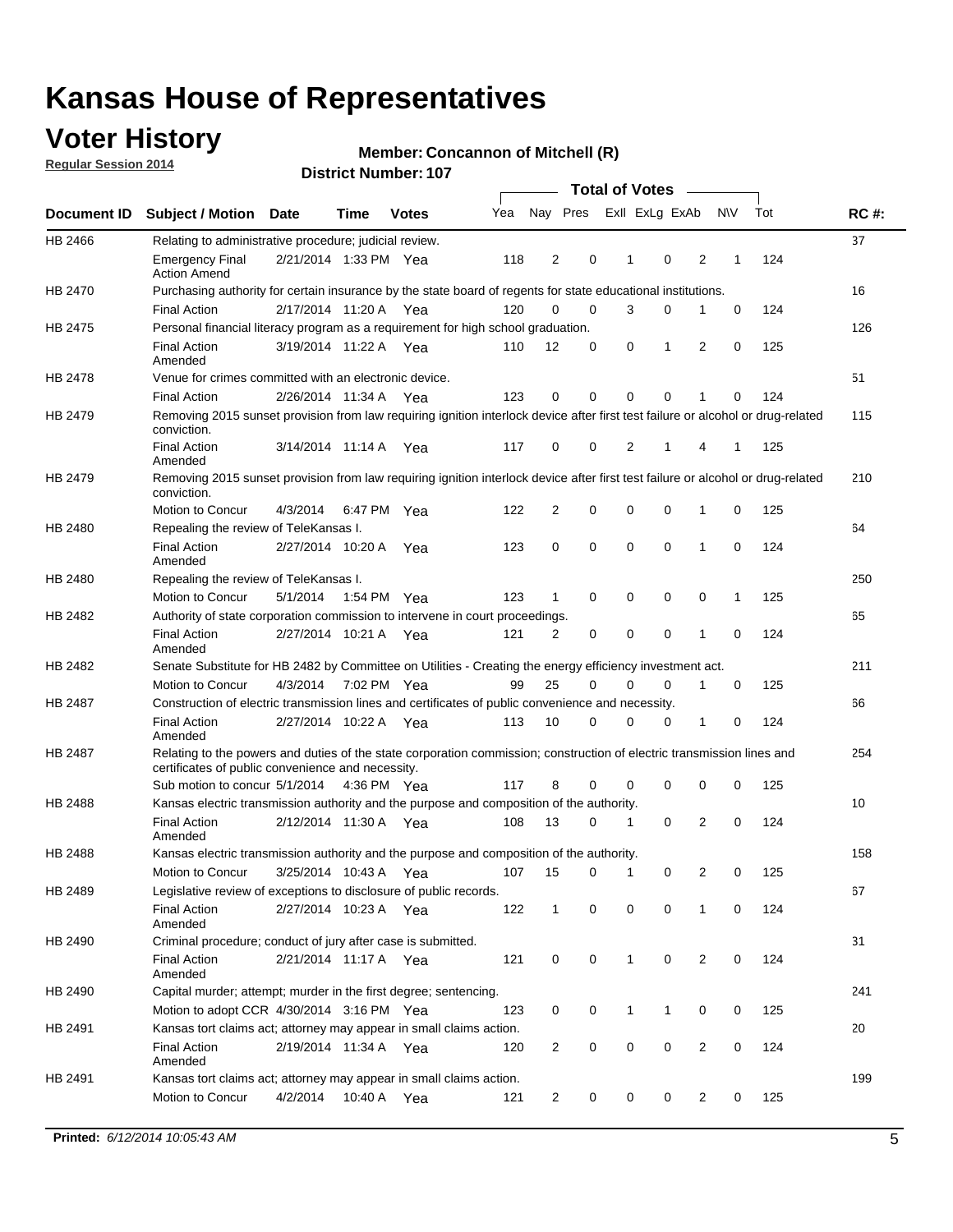## **Voter History**

**Regular Session 2014**

#### **Member: Concannon of Mitchell (R)**

|                |                                                                                                                                                                                                                                                        |                       |             | <b>DISTRICT MAILIDEL. TO</b> |     |          |          | Total of Votes –     |                |              |     |              |
|----------------|--------------------------------------------------------------------------------------------------------------------------------------------------------------------------------------------------------------------------------------------------------|-----------------------|-------------|------------------------------|-----|----------|----------|----------------------|----------------|--------------|-----|--------------|
| Document ID    | <b>Subject / Motion Date</b>                                                                                                                                                                                                                           |                       | Time        | <b>Votes</b>                 | Yea | Nay Pres |          | Exll ExLg ExAb       |                | N\V          | Tot | <b>RC#:</b>  |
| HB 2493        | Relating to surety regulation, appearance bonds and unlawful sexual relations.                                                                                                                                                                         |                       |             |                              |     |          |          |                      |                |              |     | 23           |
|                | <b>Final Action</b><br>Amended                                                                                                                                                                                                                         | 2/20/2014 11:14 A Yea |             |                              | 113 | 10       | 0        | 0<br>$\mathbf 0$     | $\mathbf 0$    | $\mathbf 1$  | 124 |              |
| HB 2495        | Concerning sentencing dispositions, probation and postrelease supervision.                                                                                                                                                                             |                       |             |                              |     |          |          |                      |                |              |     | 24           |
|                | <b>Final Action</b><br>Amended                                                                                                                                                                                                                         | 2/20/2014 11:17 A     |             | Yea                          | 122 | 1        | 0        | 0<br>0               | $\mathbf 0$    | -1           | 124 |              |
| HB 2501        | Human trafficking and related crimes; penalties for buying sexual relations; records and reporting by courts; staff secure facility 25<br>requirements.                                                                                                |                       |             |                              |     |          |          |                      |                |              |     |              |
|                | <b>Final Action</b><br>Amended                                                                                                                                                                                                                         | 2/20/2014 11:18 A Yea |             |                              | 123 | 0        | $\Omega$ | 0<br>$\Omega$        | $\mathbf 0$    | 1            | 124 |              |
| HB 2502        | Allowing victim notification on status change of person confined.                                                                                                                                                                                      |                       |             |                              |     |          |          |                      |                |              |     | 26           |
|                | <b>Final Action</b>                                                                                                                                                                                                                                    | 2/20/2014 11:20 A Yea |             |                              | 123 | 0        | 0        | 0<br>0               | $\mathbf 0$    |              | 124 |              |
| HB 2503        | Substitute for HB 2503 by Committee on Federal and State Affairs -- Carrying of concealed handguns by law enforcement<br>officers.                                                                                                                     |                       |             |                              |     |          |          |                      |                |              |     | 230          |
|                | Final Action Sub Bill 4/5/2014                                                                                                                                                                                                                         |                       | 10:22A      | Yea                          | 119 | 1        | 0        | 0<br>0               |                |              | 125 |              |
| <b>HB 2504</b> | Repealing outdated provisions relating to the purchase of certain real estate by the department of corrections.                                                                                                                                        |                       |             |                              |     |          |          |                      |                |              |     | 18           |
|                | <b>Final Action</b>                                                                                                                                                                                                                                    | 2/19/2014 11:31 A     |             | Yea                          | 122 | $\Omega$ | $\Omega$ | 0<br>0               | $\overline{2}$ | 0            | 124 |              |
| HB 2506        | Repealing K.S.A. 72-60b03, the effective date of the midwestern higher education compact act.                                                                                                                                                          |                       |             |                              |     |          |          |                      |                |              |     | 52           |
|                | <b>Final Action</b>                                                                                                                                                                                                                                    | 2/26/2014 11:35 A Yea |             |                              | 122 | 1        | 0        | 0<br>0               | 1              | 0            | 124 |              |
| HB 2506        | Senate Substitute for HB 2506 by Committee on Ways and Means - Education; appropriations for FY 2014 and FY 2015 for<br>various state agencies; amendments concerning postsecondary education; amendments to provisions relating to school<br>finance. |                       |             |                              |     |          |          |                      |                |              |     | 238          |
|                | Motion to Adopt CCR 4/6/2014                                                                                                                                                                                                                           |                       | 9:45 PM Nav |                              | 63  | 57       | 0        | 0<br>0               | 4              | $\mathbf{1}$ | 125 |              |
| HB 2509        | Emergency medical services amendments.                                                                                                                                                                                                                 |                       |             |                              |     |          |          |                      |                |              |     | 101          |
|                | <b>Emergency Final</b><br><b>Action Amend</b>                                                                                                                                                                                                          | 2/27/2014 4:24 PM Yea |             |                              | 123 | 0        | $\Omega$ | $\Omega$<br>$\Omega$ | 1              | $\Omega$     | 124 |              |
| HB 2510        | Pharmacists and pharmacies; pharmacy technicians; registration and grounds for denial of registration.                                                                                                                                                 |                       |             |                              |     |          |          |                      |                |              |     | 84           |
|                | <b>Emergency Final</b><br>Action                                                                                                                                                                                                                       | 2/27/2014 4:01 PM Yea |             |                              | 71  | 52       | $\Omega$ | 0<br>0               | 1              | 0            | 124 |              |
| HB 2511        | Liability for property tax on personal property; sale or abandonment of personal property.                                                                                                                                                             |                       |             |                              |     |          |          |                      |                |              |     | 27           |
|                | <b>Final Action</b>                                                                                                                                                                                                                                    | 2/20/2014 11:21 A Yea |             |                              | 123 | $\Omega$ | 0        | 0<br>0               | 1              | 0            | 124 |              |
| HB 2514        | Exemption for Federal Home Loan Bank in certain insolvency proceedings involving insurance companies.                                                                                                                                                  |                       |             |                              |     |          |          |                      |                |              |     | $\mathbf{2}$ |
|                | <b>Final Action</b>                                                                                                                                                                                                                                    | 2/10/2014 11:08 A     |             | Yea                          | 118 | $\Omega$ | $\Omega$ | 3<br>1               | 2              | 0            | 124 |              |
| HB 2515        | Insurance; confidentiality of work papers from analysis of analysis of financial regulation or market regulation of insurance<br>company or affiliates.                                                                                                |                       |             |                              |     |          |          |                      |                |              |     | 82           |
|                | <b>Emergency Final</b><br>Action                                                                                                                                                                                                                       | 2/27/2014 3:58 PM Yea |             |                              | 123 | 0        | 0        | 0<br>0               | 1              | $\Omega$     | 124 |              |
| HB 2515        | Updating statutory references and making corresponding changes due to Executive Reorganization Order No. 41.                                                                                                                                           |                       |             |                              |     |          |          |                      |                |              |     | 269          |
|                | Motion to Adopt CCR 5/2/2014 3:31 PM Yea                                                                                                                                                                                                               |                       |             |                              | 118 | 4        | 0        | 0<br>1               | 1              | 1            | 125 |              |
| HB 2516        | Amendments relating to health care provider liability insurance and to companies organized to provide such insurance.                                                                                                                                  |                       |             |                              |     |          |          |                      |                |              |     | 3            |
|                | <b>Final Action</b><br>Amended                                                                                                                                                                                                                         | 2/10/2014 11:10 A Yea |             |                              | 118 | 0        | 0        | 3<br>1               | 2              | 0            | 124 |              |
| HB 2516        | Amendments relating to health care provider liability insurance and to companies organized to provide such insurance.                                                                                                                                  |                       |             |                              |     |          |          |                      |                |              |     | 191          |
|                | Motion to Concur                                                                                                                                                                                                                                       | 3/31/2014 11:40 A Yea |             |                              | 121 | 0        | 0        | 1<br>0               | 2              | $\mathbf 1$  | 125 |              |
| HB 2518        | Relating to ballot language statements.                                                                                                                                                                                                                |                       |             |                              |     |          |          |                      |                |              |     | 40           |
|                | <b>Emergency Final</b><br><b>Action Amend</b>                                                                                                                                                                                                          | 2/21/2014 1:37 PM Yea |             |                              | 116 | 4        | 0        | 1<br>0               | 2              | 1            | 124 |              |
| HB 2525        | Kansas money transmitter act concerning change of controlling interest and notification.                                                                                                                                                               |                       |             |                              |     |          |          |                      |                |              |     | 32           |
|                | <b>Final Action</b>                                                                                                                                                                                                                                    | 2/21/2014 11:18 A Yea |             |                              | 105 | 16       | 0        | 1<br>0               | 2              | 0            | 124 |              |
| HB 2525        | Kansas money transmitter act concerning change of controlling interest and notification.<br>Motion to Concur                                                                                                                                           | 5/1/2014              | 1:59 PM Yea |                              | 112 | 13       | 0        | 0<br>0               | 0              | 0            | 125 | 252          |
|                |                                                                                                                                                                                                                                                        |                       |             |                              |     |          |          |                      |                |              |     |              |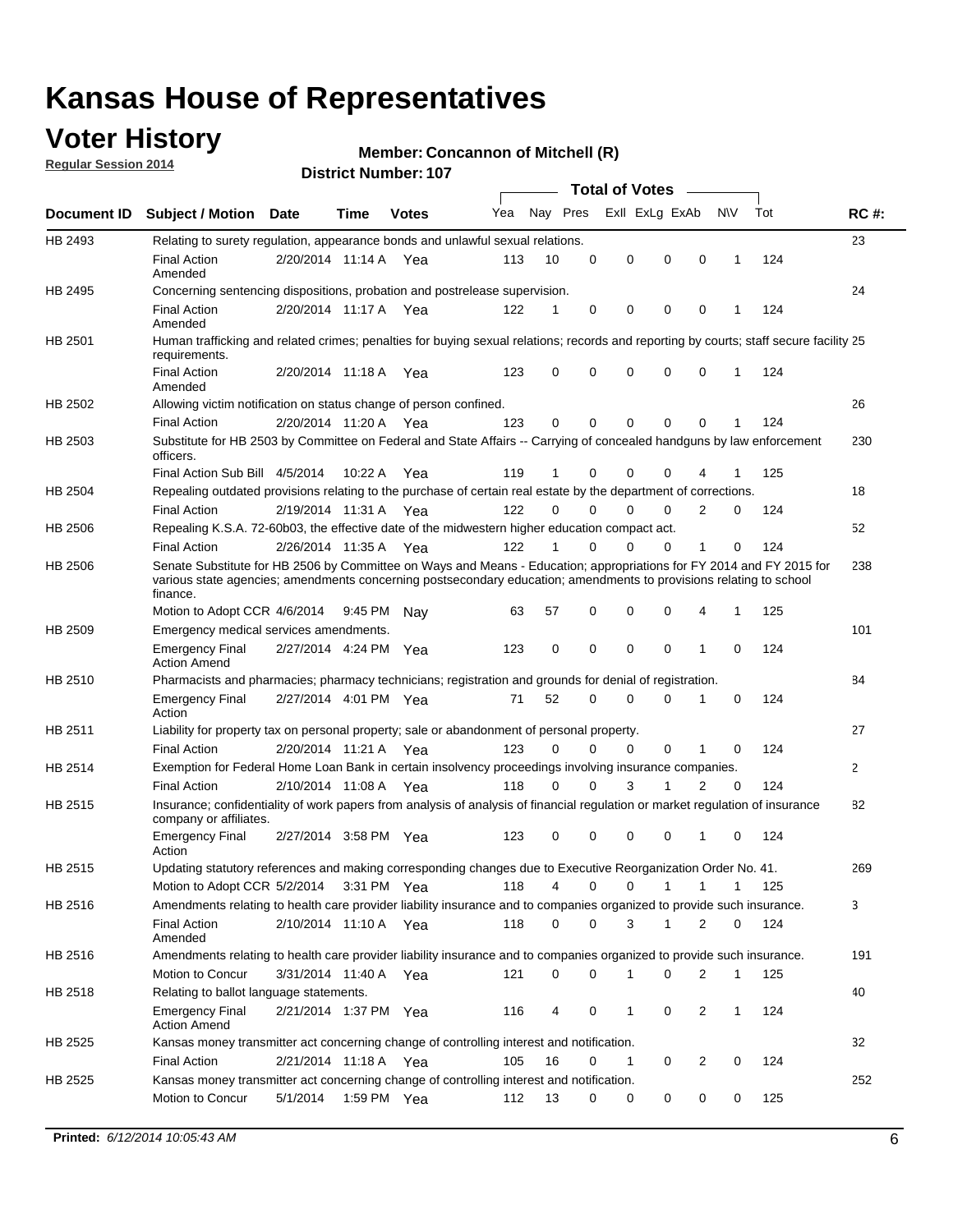### **Voter History**

**Regular Session 2014**

#### **Member: Concannon of Mitchell (R)**

|                |                                                                                                                                                                                                                                                                                                                                           |                       |             |              | <b>Total of Votes</b> | $\sim$ |          |             |                |              |           |     |             |
|----------------|-------------------------------------------------------------------------------------------------------------------------------------------------------------------------------------------------------------------------------------------------------------------------------------------------------------------------------------------|-----------------------|-------------|--------------|-----------------------|--------|----------|-------------|----------------|--------------|-----------|-----|-------------|
| Document ID    | <b>Subject / Motion Date</b>                                                                                                                                                                                                                                                                                                              |                       | Time        | <b>Votes</b> | Yea                   |        | Nay Pres |             | Exll ExLg ExAb |              | <b>NV</b> | Tot | <b>RC#:</b> |
| HB 2533        | Changing interest credit amounts, member distributions upon termination or death and retirement annuities under the KPERS 42<br>Act of 2015.                                                                                                                                                                                              |                       |             |              |                       |        |          |             |                |              |           |     |             |
|                | <b>Emergency Final</b><br><b>Action Amend</b>                                                                                                                                                                                                                                                                                             | 2/21/2014 1:40 PM Yea |             |              | 94                    | 26     | 0        | 1           | 0              | 2            | 1         | 124 |             |
| HB 2537        | Eliminating font size and type requirement for disclosure statements contained in insurance contracts and explanatory<br>materials printed in any language other than English.                                                                                                                                                            |                       |             |              |                       |        |          |             |                |              |           |     | 81          |
|                | <b>Emergency Final</b><br>Action                                                                                                                                                                                                                                                                                                          | 2/27/2014 3:56 PM Yea |             |              | 119                   | 4      | 0        | $\mathbf 0$ | 0              | 1            | 0         | 124 |             |
| <b>HB 2537</b> | Insurance; eliminating font and type requirements for certain non-English insurance documents; confidentiality of certain<br>documents; continuation of health insurance for spouse and children of certain emergency personnel and employees of the<br>department of corrections; purchase of certain insurance by the state fair board. |                       |             |              |                       |        |          |             |                |              |           |     | 249         |
|                | Motion to adopt CCR 4/30/2014 3:58 PM Yea                                                                                                                                                                                                                                                                                                 |                       |             |              | 122                   | 0      | 0        | 1           | 1              | 0            | 1         | 125 |             |
| HB 2538        | Giving landowner right of first refusal for antlers of deer illegally shot on landowner's property.                                                                                                                                                                                                                                       |                       |             |              |                       |        |          |             |                |              |           |     | 102         |
|                | <b>Emergency Final</b><br>Action Amend                                                                                                                                                                                                                                                                                                    | 2/27/2014 4:26 PM Yea |             |              | 106                   | 17     | 0        | 0           | 0              | 1            | 0         | 124 |             |
| HB 2541        | Substitute for HB2541 by Committee on Local Government—plastic bottles and containers; labeling; solid waste landfill<br>restrictions.                                                                                                                                                                                                    |                       |             |              |                       |        |          |             |                |              |           |     | 121         |
|                | Final Action Sub Bill 3/17/2014 11:21 A Yea                                                                                                                                                                                                                                                                                               |                       |             |              | 102                   | 21     | 0        | $\mathbf 0$ | 0              | 2            | 0         | 125 |             |
| HB 2542        | Property tax exemption for amateur-built aircraft.                                                                                                                                                                                                                                                                                        |                       |             |              |                       |        |          |             |                |              |           |     | 112         |
|                | <b>Final Action</b><br>Amended                                                                                                                                                                                                                                                                                                            | 3/13/2014 11:22 A Yea |             |              | 116                   | 4      | 0        | 1           | 1              | 2            | 1         | 125 |             |
| HB 2544        | Authorizing postsecondary educational institutions to enter into the state authorization reciprocity agreement to provide<br>distance education.                                                                                                                                                                                          |                       |             |              |                       |        |          |             |                |              |           |     | 17          |
|                | Final Action                                                                                                                                                                                                                                                                                                                              | 2/17/2014 11:21 A Yea |             |              | 120                   | 0      | 0        | 3           | 0              | 1            | 0         | 124 |             |
| HB 2545        | Extending sunset date on certain agriculture fees from July 1, 2015, to July 1, 2019.                                                                                                                                                                                                                                                     |                       |             |              |                       |        |          |             |                |              |           |     | 68          |
|                | <b>Final Action</b><br>Amended                                                                                                                                                                                                                                                                                                            | 2/27/2014 10:25 A Yea |             |              | 99                    | 24     | 0        | $\mathbf 0$ | $\Omega$       | 1            | 0         | 124 |             |
| HB 2547        | Changing the map copy requirement in mining permit application.                                                                                                                                                                                                                                                                           |                       |             |              |                       |        |          |             |                |              |           |     | 53          |
|                | <b>Final Action</b>                                                                                                                                                                                                                                                                                                                       | 2/26/2014 11:36 A     |             | Yea          | 123                   | 0      | 0        | 0           | 0              | 1            | 0         | 124 |             |
| <b>HB 2548</b> | Creating the water program management fund and transferring the air quality fee fund.                                                                                                                                                                                                                                                     |                       |             |              |                       |        |          |             |                |              |           |     | 46          |
|                | Emergency Final<br>Action                                                                                                                                                                                                                                                                                                                 | 2/21/2014 1:46 PM Yea |             |              | 119                   | 1      | 0        | 1           | 0              | 2            | 1         | 124 |             |
| HB 2549        | Allowing burial of hazardous waste on-site.                                                                                                                                                                                                                                                                                               |                       |             |              |                       |        |          |             |                |              |           |     | 54          |
|                | <b>Final Action</b>                                                                                                                                                                                                                                                                                                                       | 2/26/2014 11:38 A     |             | Yea          | 123                   | 0      | 0        | $\mathbf 0$ | 0              | 1            | 0         | 124 |             |
| <b>HB 2550</b> | Repeal of the atmospheric mercury deposition monitoring network.                                                                                                                                                                                                                                                                          |                       |             |              |                       |        |          |             |                |              |           |     | 33          |
|                | <b>Final Action</b>                                                                                                                                                                                                                                                                                                                       | 2/21/2014 11:20 A     |             | Yea          | 92                    | 29     | 0        | 1           | 0              | 2            | 0         | 124 |             |
| HB 2551        | Repealing regulation of PCB disposal facilities.                                                                                                                                                                                                                                                                                          |                       |             |              |                       |        |          |             |                |              |           |     | 47          |
|                | <b>Emergency Final</b><br>Action Amend                                                                                                                                                                                                                                                                                                    | 2/21/2014 1:47 PM Yea |             |              | 100                   | 20     | 0        | 1           | 0              | 2            | 1         | 124 |             |
| HB 2551        | Repealing the regulation of PCB disposal facilities; making changes to the atmospheric mercury deposition monitoring network 271<br>and the disposal of plastic bottles, containers and solid waste.                                                                                                                                      |                       |             |              |                       |        |          |             |                |              |           |     |             |
|                | Motion to Adopt CCR 5/2/2014 3:45 PM Yea                                                                                                                                                                                                                                                                                                  |                       |             |              | 105                   | 17     | 0        | $\mathbf 0$ |                | 1            | 1         | 125 |             |
| HB 2552        | Managed care organizations, prompt payment.                                                                                                                                                                                                                                                                                               |                       |             |              |                       |        |          |             |                |              |           |     | 69          |
|                | Final Action<br>Amended                                                                                                                                                                                                                                                                                                                   | 2/27/2014 10:26 A Yea |             |              | 123                   | 0      | 0        | 0           | 0              | 1            | 0         | 124 |             |
| HB 2552        | Kansas medical assistance program; managed care organizations; consent for expansion of certain medicaid services.                                                                                                                                                                                                                        |                       |             |              |                       |        |          |             |                |              |           |     | 225         |
|                | Motion to Concur                                                                                                                                                                                                                                                                                                                          | 4/4/2014              | 6:13 PM Nay |              | 68                    | 54     | 0        | $\mathbf 0$ | 1              | 2            | 0         | 125 |             |
| HB 2553        | Health care compact.                                                                                                                                                                                                                                                                                                                      |                       |             |              |                       |        |          |             |                |              |           |     | 141         |
|                | <b>Final Action</b>                                                                                                                                                                                                                                                                                                                       | 3/24/2014 10:15 A     |             | Nay          | 74                    | 48     | 0        | 0           | 0              | 3            | 0         | 125 |             |
| HB 2555        | Release of information in support of arrest warrants and search warrants.                                                                                                                                                                                                                                                                 |                       |             |              |                       |        |          |             |                |              |           |     | 86          |
|                | Emergency Final<br><b>Action Amend</b>                                                                                                                                                                                                                                                                                                    | 2/27/2014 4:04 PM Yea |             |              | 113                   | 10     | 0        | 0           | 0              | $\mathbf{1}$ | 0         | 124 |             |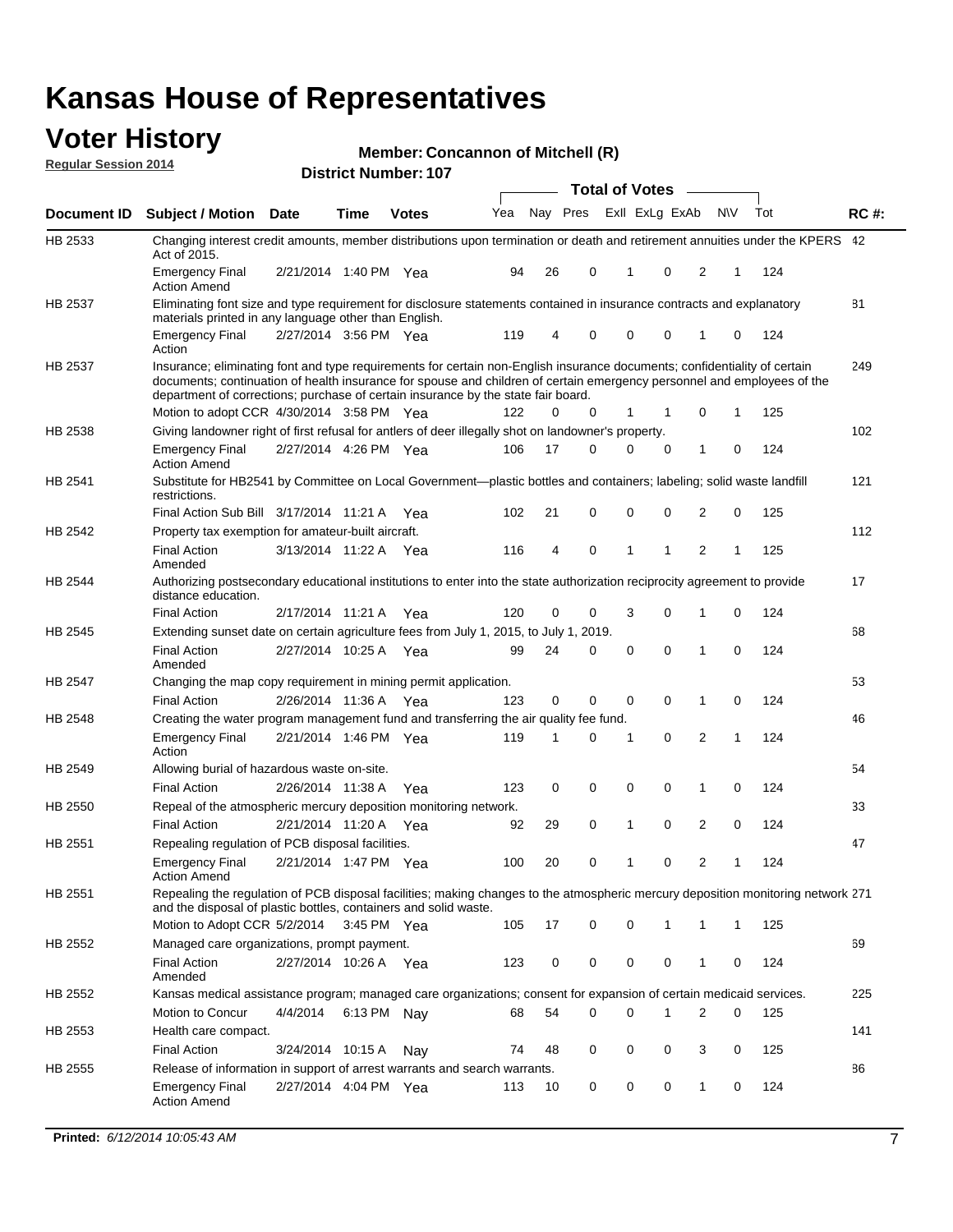## **Voter History**

**Regular Session 2014**

#### **Member: Concannon of Mitchell (R)**

|                |                                                                                                                                                                                                                                                                                                                                                           |                       |             |              |     |          |          | <b>Total of Votes</b> |             |              |             |     |             |
|----------------|-----------------------------------------------------------------------------------------------------------------------------------------------------------------------------------------------------------------------------------------------------------------------------------------------------------------------------------------------------------|-----------------------|-------------|--------------|-----|----------|----------|-----------------------|-------------|--------------|-------------|-----|-------------|
|                | Document ID Subject / Motion Date                                                                                                                                                                                                                                                                                                                         |                       | Time        | <b>Votes</b> | Yea | Nay Pres |          | Exll ExLg ExAb        |             |              | N\V         | Tot | <b>RC#:</b> |
| HB 2557        | Changing penalties for certain taxpayers who file incorrect returns under Kansas income tax act.                                                                                                                                                                                                                                                          |                       |             |              |     |          |          |                       |             |              |             |     | 21          |
|                | <b>Final Action</b><br>Amended                                                                                                                                                                                                                                                                                                                            | 2/19/2014 11:35 A     |             | Yea          | 122 | 0        | 0        | 0                     | 0           | 2            | $\mathbf 0$ | 124 |             |
| HB 2561        | Licensure of pharmacists and registration of pharmacy interns by board of pharmacy.                                                                                                                                                                                                                                                                       |                       |             |              |     |          |          |                       |             |              |             |     | 55          |
|                | <b>Final Action</b>                                                                                                                                                                                                                                                                                                                                       | 2/26/2014 11:39 A Yea |             |              | 105 | 18       | 0        | 0                     | 0           | 1            | 0           | 124 |             |
| HB 2564        | Requiring 60-day wait before re-employment for retirement benefit eligibility.                                                                                                                                                                                                                                                                            |                       |             |              |     |          |          |                       |             |              |             |     | 43          |
|                | <b>Emergency Final</b><br>Action                                                                                                                                                                                                                                                                                                                          | 2/21/2014 1:41 PM Yea |             |              | 120 | 0        | 0        | 1                     | 0           | 2            | 1           | 124 |             |
| HB 2566        | Requiring court fee for forensic audio and video examination services.                                                                                                                                                                                                                                                                                    |                       |             |              |     |          |          |                       |             |              |             |     | 93          |
|                | <b>Emergency Final</b><br>Action                                                                                                                                                                                                                                                                                                                          | 2/27/2014 4:12 PM Yea |             |              | 123 | 0        | 0        | $\mathbf 0$           | $\mathbf 0$ | $\mathbf{1}$ | 0           | 124 |             |
| HB 2568        | Domestic relations; Kansas family law code; child support guidelines.                                                                                                                                                                                                                                                                                     |                       |             |              |     |          |          |                       |             |              |             |     | 70          |
|                | <b>Final Action</b><br>Amended                                                                                                                                                                                                                                                                                                                            | 2/27/2014 10:27 A     |             | Yea          | 123 | 0        | 0        | 0                     | $\mathbf 0$ | 1            | 0           | 124 |             |
| HB 2568        | Domestic relations; Kansas family law code; child support guidelines.                                                                                                                                                                                                                                                                                     |                       |             |              |     |          |          |                       |             |              |             |     | 268         |
|                | Motion to adopt CCR 5/2/2014                                                                                                                                                                                                                                                                                                                              |                       | 3:28 PM Yea |              | 123 | 0        | 0        | 0                     | 1           | 1            | 0           | 125 |             |
| HB 2576        | Employment security law; creation of "new employer rate."                                                                                                                                                                                                                                                                                                 |                       |             |              |     |          |          |                       |             |              |             |     | 71          |
|                | <b>Final Action</b><br>Amended                                                                                                                                                                                                                                                                                                                            | 2/27/2014 10:28 A     |             | Yea          | 123 | 0        | 0        | 0                     | $\mathbf 0$ | 1            | 0           | 124 |             |
| HB 2576        | Employment security law; creation of "new employer rate."                                                                                                                                                                                                                                                                                                 |                       |             |              |     |          |          |                       |             |              |             |     | 159         |
|                | Motion to Concur                                                                                                                                                                                                                                                                                                                                          | 3/25/2014 10:47 A     |             | Yea          | 122 | 0        | 0        | 1                     | 0           | 2            | 0           | 125 |             |
| <b>HB 2577</b> | Allowing parents to remain anonymous when surrendering an infant under the newborn protection act.                                                                                                                                                                                                                                                        |                       |             |              |     |          |          |                       |             |              |             |     | 56          |
|                | <b>Final Action</b><br>Amended                                                                                                                                                                                                                                                                                                                            | 2/26/2014 11:41 A Yea |             |              | 123 | 0        | $\Omega$ | 0                     | 0           | 1            | 0           | 124 |             |
| HB 2577        | Allowing parents to remain anonymous when surrendering an infant under the newborn protection act.                                                                                                                                                                                                                                                        |                       |             |              |     |          |          |                       |             |              |             |     | 220         |
|                | Motion to Concur                                                                                                                                                                                                                                                                                                                                          | 4/4/2014              | 11:45 A     | Yea          | 121 | 0        | 0        |                       | 1           | 1            | $\mathbf 1$ | 125 |             |
| HB 2578        | Certification by chief law enforcement officer for transfer of a firearm when required by federal law.                                                                                                                                                                                                                                                    |                       |             |              |     |          |          |                       |             |              |             |     | 122         |
|                | <b>Final Action</b><br>Amended                                                                                                                                                                                                                                                                                                                            | 3/17/2014 11:22 A     |             | Yea          | 123 | 0        | 0        | $\Omega$              | $\Omega$    | 2            | 0           | 125 |             |
| HB 2578        | Regulating the possession of weapons.                                                                                                                                                                                                                                                                                                                     |                       |             |              |     |          |          |                       |             |              |             |     | 235         |
|                | Motion to Adopt CCR 4/5/2014 4:40 PM Yea                                                                                                                                                                                                                                                                                                                  |                       |             |              | 102 | 19       | 0        | 0                     | 0           | 4            | 0           | 125 |             |
| HB 2580        | Specifying the duties of the state fire marshal relating to regional emergency response teams for hazardous materials and<br>search and rescue incidents.                                                                                                                                                                                                 |                       |             |              |     |          |          |                       |             |              |             |     | 72          |
|                | <b>Final Action</b><br>Amended                                                                                                                                                                                                                                                                                                                            | 2/27/2014 10:29 A     |             | Yea          | 113 | 10       | 0        | $\mathbf 0$           | $\mathbf 0$ | 1            | 0           | 124 |             |
| HB 2580        | Kansas Real Estate Appraisal Board; licensee fingerprinting and criminal background checks.                                                                                                                                                                                                                                                               |                       |             |              |     |          |          |                       |             |              |             |     | 272         |
|                | Motion to adopt CCR 5/2/2014                                                                                                                                                                                                                                                                                                                              |                       | 3:49 PM Yea |              | 115 | 7        | 0        | 0                     | 1           | 1            | 1           | 125 |             |
| HB 2582        | Creating an exemption from food establishment licensing for churches.                                                                                                                                                                                                                                                                                     |                       |             |              |     |          |          |                       |             |              |             |     | 57          |
|                | <b>Final Action</b>                                                                                                                                                                                                                                                                                                                                       | 2/26/2014 11:42 A Yea |             |              | 123 | 0        | 0        | 0                     | 0           |              | 0           | 124 |             |
| HB 2588        | Child in need of care; juvenile offenders; permanent custodians.                                                                                                                                                                                                                                                                                          |                       |             |              |     |          |          |                       |             |              |             |     | 94          |
|                | <b>Emergency Final</b><br><b>Action Amend</b>                                                                                                                                                                                                                                                                                                             | 2/27/2014 4:14 PM Yea |             |              | 123 | 0        | 0        | 0                     | 0           | 1            | 0           | 124 |             |
| HB 2588        | Senate Substitute for HB 2588 by Committee on Judiciary - Concerning children and minors; relating to children in need of<br>care; placement in juvenile detention facilities; permanent custodians; relating to juvenile offenders; alternative adjudication;<br>youth residential centers and services; risk assessment; sentencing; good time credits. |                       |             |              |     |          |          |                       |             |              |             |     | 244         |
|                | Motion to adopt CCR 4/30/2014 3:36 PM Yea                                                                                                                                                                                                                                                                                                                 |                       |             |              | 123 | 0        | 0        | 1                     | 1           | 0            | 0           | 125 |             |
| HB 2591        | Requiring certain audit reports to be filed electronically and to be filed only with the department of administration.                                                                                                                                                                                                                                    |                       |             |              |     |          |          |                       |             |              |             |     | 58          |
|                | <b>Final Action</b>                                                                                                                                                                                                                                                                                                                                       | 2/26/2014 11:43 A Yea |             |              | 123 | 0        | 0        | 0                     | 0           | 1            | 0           | 124 |             |
| HB 2595        | State fossils; the tylosaurus and the pteranodon.                                                                                                                                                                                                                                                                                                         |                       |             |              |     |          |          |                       |             |              |             |     | 73          |
|                | <b>Final Action</b><br>Amended                                                                                                                                                                                                                                                                                                                            | 2/27/2014 10:31 A Yea |             |              | 96  | 27       | 0        | 0                     | 0           | 1            | 0           | 124 |             |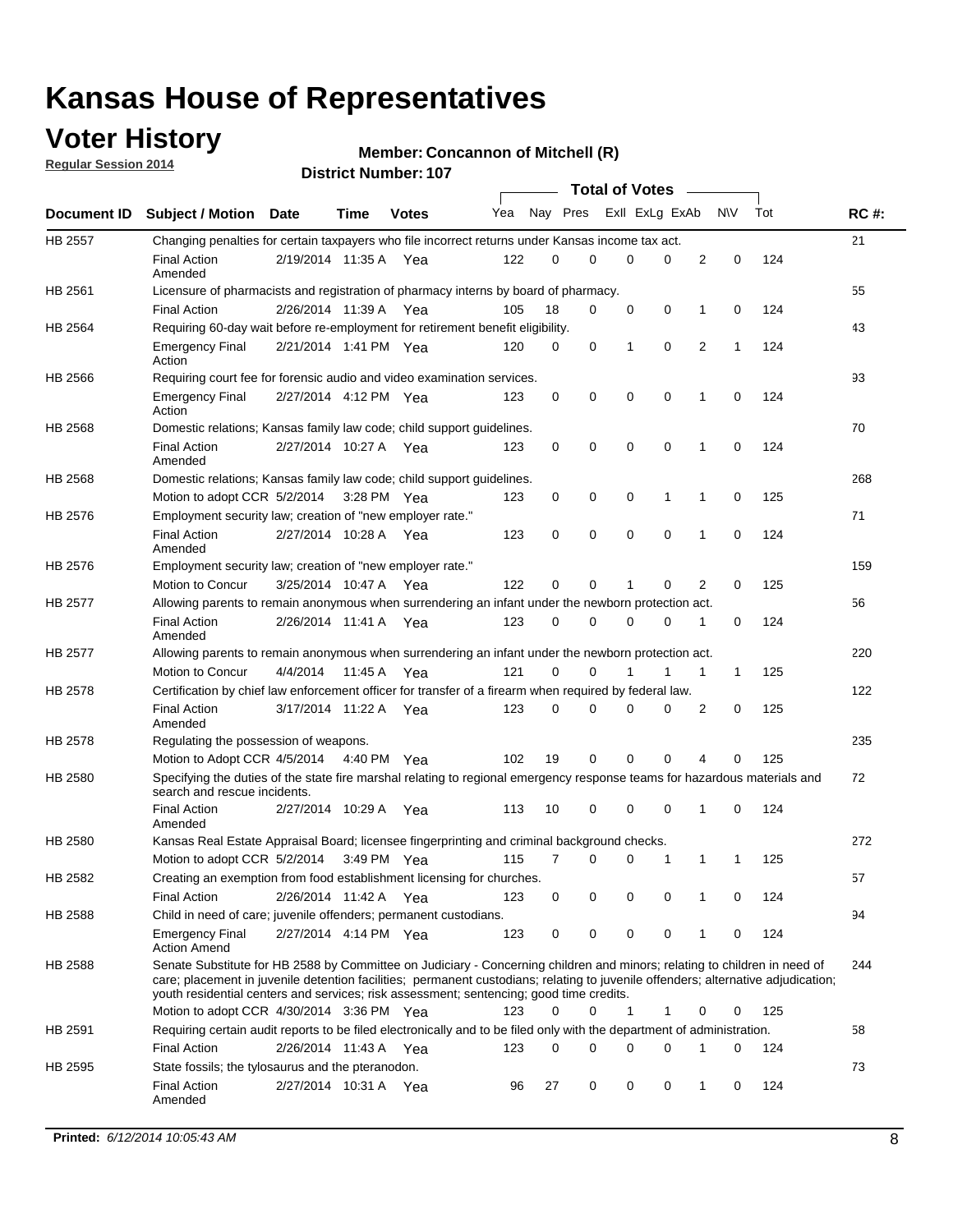### **Voter History**

**Regular Session 2014**

**Member: Concannon of Mitchell (R)** 

|                |                                                                                                                                                                                                                                       |                       |             | <b>DISTRICT MAILIDEL. TO</b> |     |                |             |             | <b>Total of Votes</b> |   |           |     |             |
|----------------|---------------------------------------------------------------------------------------------------------------------------------------------------------------------------------------------------------------------------------------|-----------------------|-------------|------------------------------|-----|----------------|-------------|-------------|-----------------------|---|-----------|-----|-------------|
| Document ID    | <b>Subject / Motion</b>                                                                                                                                                                                                               | <b>Date</b>           | Time        | <b>Votes</b>                 | Yea |                | Nay Pres    |             | Exll ExLg ExAb        |   | <b>NV</b> | Tot | <b>RC#:</b> |
| HB 2596        | Computation of retirement benefits when a state officer or employee is placed on furlough or has reduction in compensation.                                                                                                           |                       |             |                              |     |                |             |             |                       |   |           |     | 74          |
|                | <b>Final Action</b>                                                                                                                                                                                                                   | 2/27/2014 10:33 A     |             | Yea                          | 123 | 0              | $\Omega$    |             | 0<br>$\Omega$         |   | 0         | 124 |             |
| HB 2596        | Computation of retirement benefits when a state officer or employee is placed on furlough or has reduction in<br>compensation.                                                                                                        |                       |             |                              |     |                |             |             |                       |   |           |     | 246         |
|                | Motion to adopt CCR 4/30/2014 3:45 PM Yea                                                                                                                                                                                             |                       |             |                              | 123 | 0              | 0           | 1           | 1                     | 0 | 0         | 125 |             |
| <b>HB 2597</b> | Municipal recycling services                                                                                                                                                                                                          |                       |             |                              |     |                |             |             |                       |   |           |     | 97          |
|                | <b>Emergency Final</b><br><b>Action Amend</b>                                                                                                                                                                                         | 2/27/2014 4:20 PM Yea |             |                              | 105 | 18             | $\mathbf 0$ | $\mathbf 0$ | $\mathbf 0$           | 1 | 0         | 124 |             |
| HB 2599        | Authorizing the secretary of state to grant an easement to the unified government of Wyandotte county.                                                                                                                                |                       |             |                              |     |                |             |             |                       |   |           |     | 22          |
|                | <b>Final Action</b>                                                                                                                                                                                                                   | 2/19/2014 11:37 A     |             | Yea                          | 120 | $\overline{2}$ | $\mathbf 0$ |             | 0<br>$\Omega$         | 2 | 0         | 124 |             |
| HB 2599        | Authorizing the secretary of state to grant an easement to the unified government of Wyandotte county.                                                                                                                                |                       |             |                              |     |                |             |             |                       |   |           |     | 118         |
|                | Motion to Concur                                                                                                                                                                                                                      | 3/14/2014 11:25 A     |             | Yea                          | 118 | $\Omega$       | 0           |             | $\overline{2}$<br>1   | 4 | 0         | 125 |             |
| HB 2602        | Increasing the percentage of unclassified employees allowed to be employed by KPERS from 25% to 50%.                                                                                                                                  |                       |             |                              |     |                |             |             |                       |   |           |     | 44          |
|                | <b>Emergency Final</b><br>Action                                                                                                                                                                                                      | 2/21/2014 1:43 PM Yea |             |                              | 107 | 13             | 0           | 1           | $\Omega$              | 2 | 1         | 124 |             |
| HB 2602        | Increasing the percentage of unclassified employees allowed to be employed by KPERS from 25% to 50%.                                                                                                                                  |                       |             |                              |     |                |             |             |                       |   |           |     | 195         |
|                | Motion to Concur                                                                                                                                                                                                                      | 4/1/2014              | 10:57 A Yea |                              | 108 | 15             | 0           | 1           | 0                     | 1 | 0         | 125 |             |
| HB 2609        | Practice of pharmacy; filling and refilling of prescriptions.                                                                                                                                                                         |                       |             |                              |     |                |             |             |                       |   |           |     | 105         |
|                | <b>Emergency Final</b><br><b>Action Amend</b>                                                                                                                                                                                         | 2/27/2014 4:29 PM Yea |             |                              | 123 | 0              | $\mathbf 0$ | $\mathbf 0$ | $\Omega$              | 1 | 0         | 124 |             |
| HB 2611        | Conduct of dental offices.                                                                                                                                                                                                            |                       |             |                              |     |                |             |             |                       |   |           |     | 83          |
|                | <b>Emergency Final</b><br>Action                                                                                                                                                                                                      | 2/27/2014 3:59 PM Yea |             |                              | 123 | 0              | $\mathbf 0$ | $\mathbf 0$ | $\mathbf 0$           | 1 | 0         | 124 |             |
| HB 2612        | Relating to district judge and district magistrate judge vacancies.                                                                                                                                                                   |                       |             |                              |     |                |             |             |                       |   |           |     | 75          |
|                | <b>Final Action</b><br>Amended                                                                                                                                                                                                        | 2/27/2014 10:34 A     |             | Yea                          | 106 | 17             | $\mathbf 0$ | $\mathbf 0$ | $\mathbf 0$           | 1 | 0         | 124 |             |
| HB 2613        | Relating to the issuance of stillbirth and unborn child's death certificates.                                                                                                                                                         |                       |             |                              |     |                |             |             |                       |   |           |     | 103         |
|                | <b>Emergency Final</b><br><b>Action Amend</b>                                                                                                                                                                                         | 2/27/2014 4:27 PM Yea |             |                              | 122 | 1              | 0           | $\mathbf 0$ | $\Omega$              | 1 | 0         | 124 |             |
| HB 2615        | Substitute for HB 2615 by Committee on Commerce, Labor and Economic Development - Workers compensation assigned<br>risk pool.                                                                                                         |                       |             |                              |     |                |             |             |                       |   |           |     | 185         |
|                | EFA Sub Bill<br>Amended                                                                                                                                                                                                               | 3/26/2014 3:42 PM Yea |             |                              | 98  | 25             | 0           | 1           | $\mathbf 0$           | 1 | 0         | 125 |             |
| HB 2616        | Secretary of labor; explore agreement to allow state of Kansas to enforce OSHA standards.                                                                                                                                             |                       |             |                              |     |                |             |             |                       |   |           |     | 92          |
|                | <b>Emergency Final</b><br>Action                                                                                                                                                                                                      | 2/27/2014 4:11 PM Yea |             |                              | 93  | 30             | 0           |             | 0<br>0                | 1 | 0         | 124 |             |
| HB 2616        | Senate Substitute for HB 2616 by Committee on Commerce - Secretary of labor directed to study state enforcement of OSHA 261<br>standards.                                                                                             |                       |             |                              |     |                |             |             |                       |   |           |     |             |
|                | Motion to Concur                                                                                                                                                                                                                      | 5/2/2014              | 11:47 A Yea |                              | 94  | 30             | 0           |             | 0<br>1                | 0 | 0         | 125 |             |
| HB 2633        | Substitute for HB 2633 by Committee on Corrections and Juvenile Justice - Juvenile offenders; youth residential centers and<br>services; risk assessment; raising the age for prosecution as an adult; sentencing; good time credits. |                       |             |                              |     |                |             |             |                       |   |           |     | 106         |
|                | EFA Sub Bill<br>Amended                                                                                                                                                                                                               | 2/27/2014 4:31 PM Yea |             |                              | 122 | 1              | 0           | $\mathbf 0$ | 0                     | 1 | 0         | 124 |             |
| HB 2636        | Secretary of health and environment and air quality standards.                                                                                                                                                                        |                       |             |                              |     |                |             |             |                       |   |           |     | 45          |
|                | <b>Emergency Final</b><br><b>Action Amend</b>                                                                                                                                                                                         | 2/21/2014 1:44 PM Yea |             |                              | 89  | 31             | 0           | 1           | 0                     | 2 | 1         | 124 |             |
| HB 2636        | Secretary of health and environment and air quality standards.                                                                                                                                                                        |                       |             |                              |     |                |             |             |                       |   |           |     | 212         |
|                | Sub motion to concur 4/3/2014                                                                                                                                                                                                         |                       | 7:20 PM Yea |                              | 121 | 3              | 0           | 0           | 0                     |   | 0         | 125 |             |
| HB 2642        | Income tax deduction for net gain on the sale of certain horses, cattle or livestock; income tax credit for expenditures to make 131                                                                                                  |                       |             |                              |     |                |             |             |                       |   |           |     |             |
|                | dwelling or facility accessible for persons with a disability.<br><b>Final Action</b>                                                                                                                                                 | 3/20/2014 11:17 A Yea |             |                              | 123 | 0              | 0           | 0           | 1                     | 1 | 0         | 125 |             |
|                | Amended                                                                                                                                                                                                                               |                       |             |                              |     |                |             |             |                       |   |           |     |             |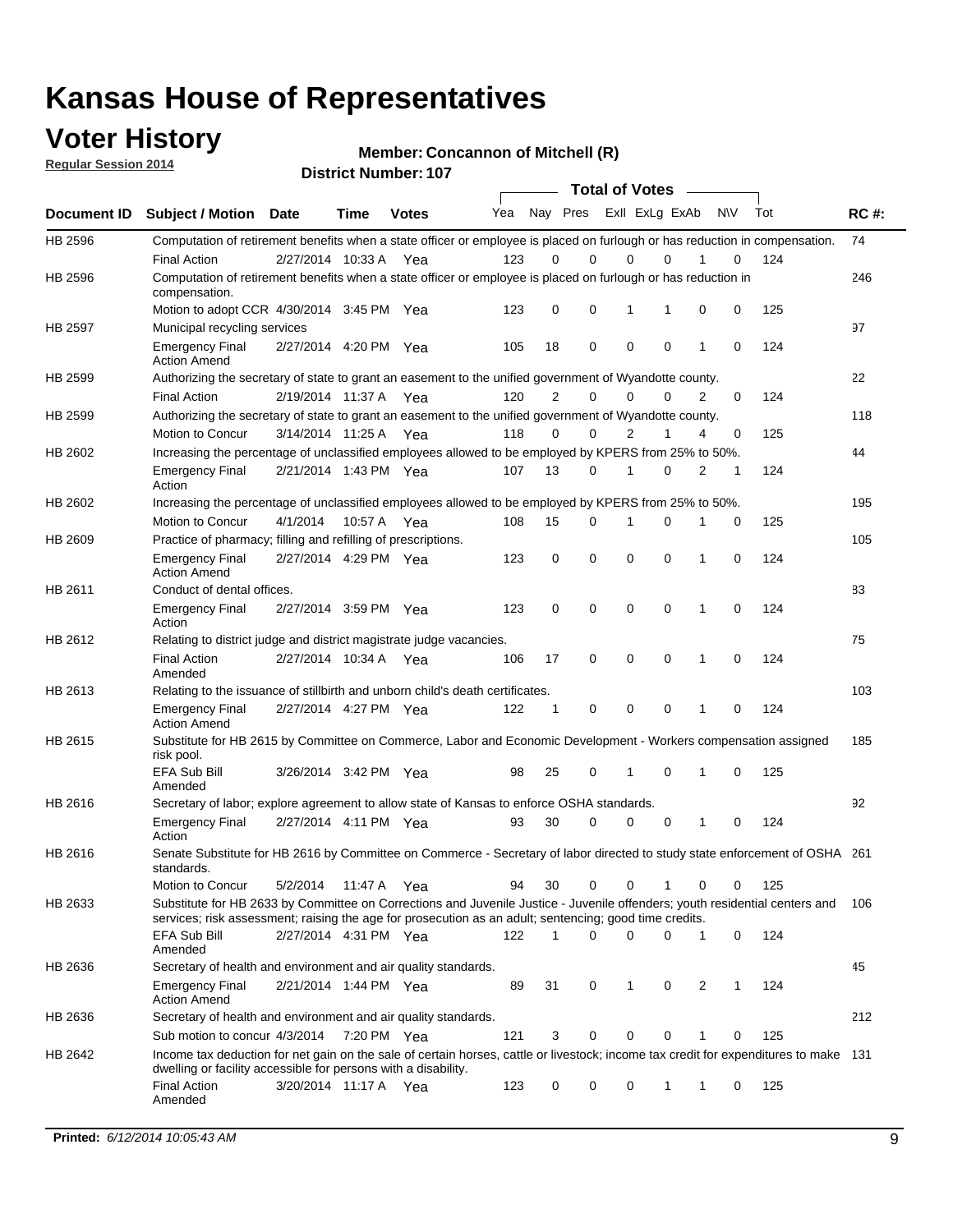### **Voter History Regular Session 2014**

#### **Member: Concannon of Mitchell (R)**

|                | <b>DISTRICT MAILINGL. TO</b><br><b>Total of Votes</b>                                                                                                                                                                                                                                                                                                                                                                         |                       |             |              |     |     |             |  |                |             |                |     |     |             |
|----------------|-------------------------------------------------------------------------------------------------------------------------------------------------------------------------------------------------------------------------------------------------------------------------------------------------------------------------------------------------------------------------------------------------------------------------------|-----------------------|-------------|--------------|-----|-----|-------------|--|----------------|-------------|----------------|-----|-----|-------------|
|                | Document ID Subject / Motion Date                                                                                                                                                                                                                                                                                                                                                                                             |                       | <b>Time</b> | <b>Votes</b> | Yea |     | Nay Pres    |  | Exll ExLg ExAb |             |                | N\V | Tot | <b>RC#:</b> |
| HB 2643        | Property tax; classification of commercial and industrial machinery and equipment as personal property; reclassification of<br>property upon termination of IRB tax exemption; use of independent appraisers to appraiser certain                                                                                                                                                                                             |                       |             |              |     |     |             |  |                |             |                |     |     | 164         |
|                | <b>Final Action</b><br>Amended                                                                                                                                                                                                                                                                                                                                                                                                | 3/26/2014 10:56 A Yea |             |              | 123 | 0   | 0           |  | 1              | 0           | 1              | 0   | 125 |             |
| HB 2643        | Property tax; classification of commercial and industrial machinery and equipment as personal property; reclassification of<br>property upon termination of IRB tax exemption; use of independent appraisers to appraiser certain complex property; motor<br>vehicles, members of military; mortgage registration tax phase out and replacement with fees; county clerk technology fund;<br>county treasurer technology fund. |                       |             |              |     |     |             |  |                |             |                |     |     | 274         |
|                | Motion to Concur                                                                                                                                                                                                                                                                                                                                                                                                              | 5/2/2014              |             | 5:12 PM Nay  | 16  | 108 | 0           |  | $\Omega$       | 0           | 1              | 0   | 125 |             |
| HB 2643        | Property tax; classification of commercial and industrial machinery and equipment as personal property; reclassification of<br>property upon termination of IRB tax exemption; use of independent appraisers to appraiser certain complex property; motor<br>vehicles, members of military; mortgage registration tax phase out and replacement with fees; county clerk technology fund;<br>county treasurer technology fund. |                       |             |              |     |     |             |  |                |             |                |     |     | 286         |
|                | Motion to adopt CCR 5/3/2014                                                                                                                                                                                                                                                                                                                                                                                                  |                       |             | 1:53 AM Yea  | 70  | 53  | 0           |  | $\mathbf 0$    | 0           | 1              | 1   | 125 |             |
| HB 2648        | Property tax exemption for levees.                                                                                                                                                                                                                                                                                                                                                                                            |                       |             |              |     |     |             |  |                |             |                |     |     | 100         |
|                | <b>Emergency Final</b><br><b>Action Amend</b>                                                                                                                                                                                                                                                                                                                                                                                 | 2/27/2014 4:23 PM Yea |             |              | 100 | 23  | $\mathbf 0$ |  | $\mathbf 0$    | 0           | 1              | 0   | 124 |             |
| HB 2651        | County law library.                                                                                                                                                                                                                                                                                                                                                                                                           |                       |             |              |     |     |             |  |                |             |                |     |     | 76          |
|                | <b>Final Action</b><br>Amended                                                                                                                                                                                                                                                                                                                                                                                                | 2/27/2014 10:38 A     |             | Yea          | 82  | 41  | 0           |  | $\mathbf 0$    | 0           | 1              | 0   | 124 |             |
| HB 2655        | Allowing veterans with PTSD to seek mental health treatment upon certain convictions.                                                                                                                                                                                                                                                                                                                                         |                       |             |              |     |     |             |  |                |             |                |     |     | 77          |
|                | <b>Final Action</b><br>Amended                                                                                                                                                                                                                                                                                                                                                                                                | 2/27/2014 10:40 A     |             | Yea          | 123 | 0   | 0           |  | 0              | 0           | 1              | 0   | 124 |             |
| HB 2655        | Senate Substitute for HB 2655 by Committee on Judiciary - Allowing veterans with PTSD to seek mental health treatment<br>upon certain convictions; also amending the crimes of interference with law enforcement and giving a false alarm.<br>Motion to Concur                                                                                                                                                                | 4/4/2014              |             | 5:42 PM Yea  | 122 | 0   | 0           |  | $\Omega$       |             | 2              | 0   | 125 | 224         |
|                |                                                                                                                                                                                                                                                                                                                                                                                                                               |                       |             |              |     |     |             |  |                |             |                |     |     |             |
| HB 2656        | Authorizing the state of Kansas to pay the death gratuity benefit to the designated survivor of a Kansas service member during 48<br>a federal government shutdown and providing for reimbursement to the state                                                                                                                                                                                                               |                       |             |              |     |     |             |  |                |             |                |     |     |             |
|                | <b>Final Action</b>                                                                                                                                                                                                                                                                                                                                                                                                           | 2/26/2014 11:27 A Yea |             |              | 123 | 0   | 0           |  | $\mathbf 0$    | 0           |                | 0   | 124 |             |
| HB 2661        | Substitute for HB 2661 by Committee on Energy and Environment - Siting of electric transmission lines; notice and hearing<br>requirements.                                                                                                                                                                                                                                                                                    |                       |             |              |     |     |             |  |                |             |                |     |     | 181         |
|                | <b>EFA Sub Bill</b>                                                                                                                                                                                                                                                                                                                                                                                                           | 3/26/2014 3:37 PM Yea |             |              | 119 | 4   | 0           |  | 1              | 0           | 1              | 0   | 125 |             |
| HB 2662        | Expungment of driving under the influence convictions.                                                                                                                                                                                                                                                                                                                                                                        |                       |             |              |     |     |             |  |                |             |                |     |     | 116         |
|                | <b>Final Action</b><br>Amended                                                                                                                                                                                                                                                                                                                                                                                                | 3/14/2014 11:22 A Yea |             |              | 87  | 31  | 0           |  | $\overline{2}$ | 1           | 4              | 0   | 125 |             |
| <b>HB 2668</b> | Health insurance for qualified professional associations.                                                                                                                                                                                                                                                                                                                                                                     |                       |             |              |     |     |             |  |                |             |                |     |     | 34          |
|                | <b>Final Action</b><br>Amended                                                                                                                                                                                                                                                                                                                                                                                                | 2/21/2014 11:21 A Yea |             |              | 114 | 7   | $\mathbf 0$ |  | 1              | $\mathbf 0$ | $\overline{2}$ | 0   | 124 |             |
| HB 2668        | Predetermination of health insurance benefits                                                                                                                                                                                                                                                                                                                                                                                 |                       |             |              |     |     |             |  |                |             |                |     |     | 262         |
|                | Motion to Concur                                                                                                                                                                                                                                                                                                                                                                                                              | 5/2/2014              | 12:05 P Yea |              | 97  | 27  | 0           |  | 0              | 1           | 0              | 0   | 125 |             |
| HB 2669        | State civil service board; transferred from the department of administration to the office of administrative hearings.                                                                                                                                                                                                                                                                                                        |                       |             |              |     |     |             |  |                |             |                |     |     | 87          |
|                | <b>Emergency Final</b><br>Action                                                                                                                                                                                                                                                                                                                                                                                              | 2/27/2014 4:05 PM Yea |             |              | 110 | 13  | 0           |  | $\mathbf 0$    | 0           | 1              | 0   | 124 |             |
| HB 2673        | Kansas healing arts act; physician assistant licensure act.                                                                                                                                                                                                                                                                                                                                                                   |                       |             |              |     |     |             |  |                |             |                |     |     | 91          |
|                | <b>Emergency Final</b><br><b>Action Amend</b>                                                                                                                                                                                                                                                                                                                                                                                 | 2/27/2014 4:10 PM Yea |             |              | 105 | 18  | 0           |  | 0              | 0           | $\mathbf{1}$   | 0   | 124 |             |
| HB 2673        | Board of healing arts functions and duties, physician assistants licensure act and podiatry act.                                                                                                                                                                                                                                                                                                                              |                       |             |              |     |     |             |  |                |             |                |     |     | 270         |
|                | Motion to adopt CCR 5/2/2014                                                                                                                                                                                                                                                                                                                                                                                                  |                       |             | 3:39 PM Yea  | 111 | 11  | 0           |  | 0              | 1           | 1              | 1   | 125 |             |
| HB 2675        | Relating to procurement negotiating committees; certified businesses.                                                                                                                                                                                                                                                                                                                                                         |                       |             |              |     |     |             |  |                |             |                |     |     | 165         |
|                | <b>Final Action</b><br>Amended                                                                                                                                                                                                                                                                                                                                                                                                | 3/26/2014 10:57 A Yea |             |              | 123 | 0   | 0           |  | 1              | 0           | 1              | 0   | 125 |             |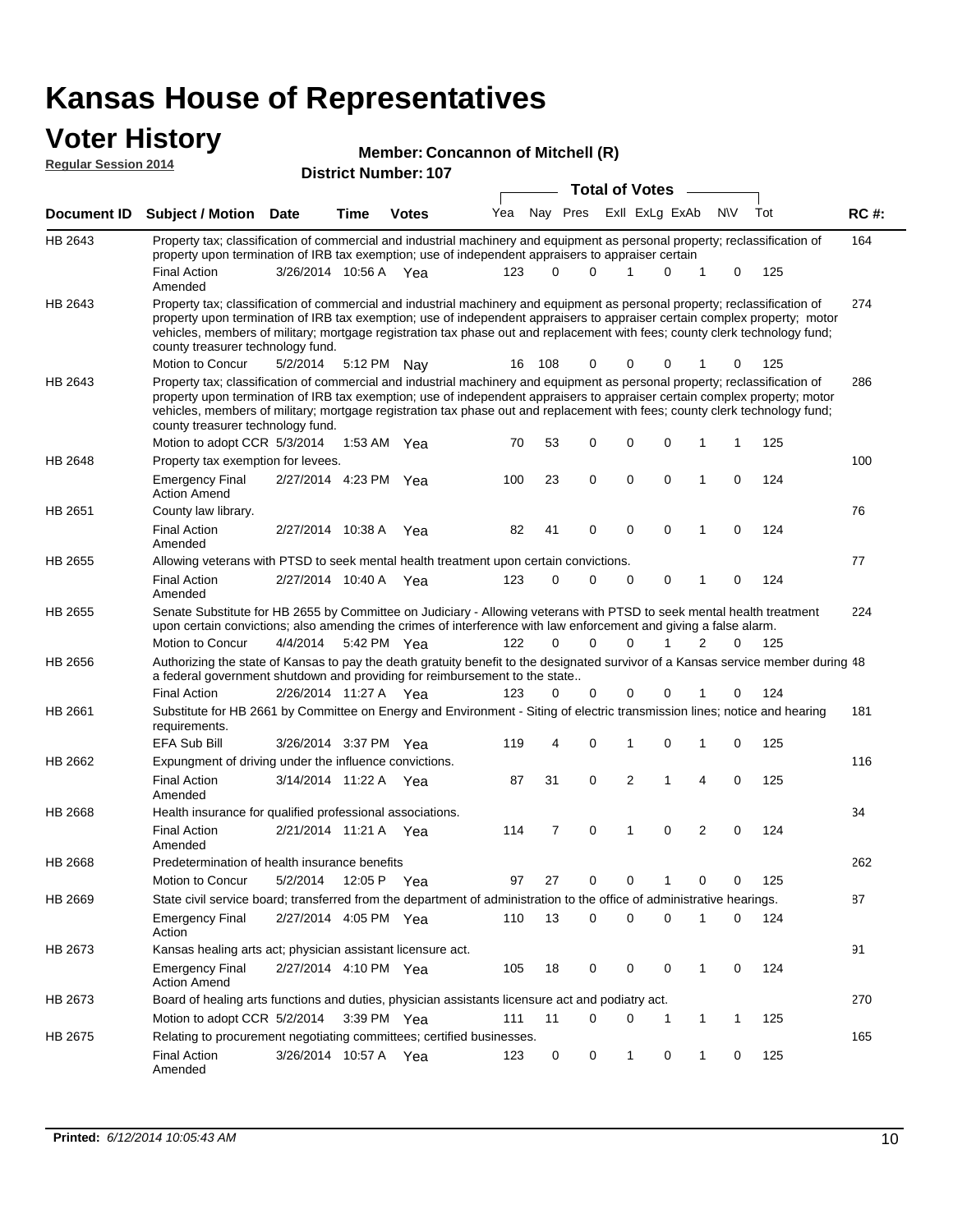### **Voter History**

**Regular Session 2014**

#### **Member: Concannon of Mitchell (R)**

| <b>District Number: 107</b> |  |
|-----------------------------|--|
|                             |  |

|                |                                                                                                                                                                                                  |                       |             |              |     |              |          | <b>Total of Votes</b> |              | $\sim$         |             |     |             |
|----------------|--------------------------------------------------------------------------------------------------------------------------------------------------------------------------------------------------|-----------------------|-------------|--------------|-----|--------------|----------|-----------------------|--------------|----------------|-------------|-----|-------------|
|                | Document ID Subject / Motion Date                                                                                                                                                                |                       | Time        | <b>Votes</b> | Yea | Nay Pres     |          | Exll ExLg ExAb        |              |                | <b>NV</b>   | Tot | <b>RC#:</b> |
| HB 2681        | Substitute for HB2681 by Committee on Veterans, Military, and Homeland Security--Abolishing the Kansas commission on                                                                             |                       |             |              |     |              |          |                       |              |                |             |     | 132         |
|                | veterans affairs; creating the Kansas commission on veterans affairs office within the executive branch of government.                                                                           |                       |             |              |     |              |          |                       |              |                |             |     |             |
|                | Final Action Sub Bill 3/20/2014 11:18 A Yea                                                                                                                                                      |                       |             |              | 123 | 0            | $\Omega$ | $\Omega$              | $\mathbf{1}$ | $\mathbf{1}$   | 0           | 125 |             |
| HB 2681        | Substitute for HB2681 by Committee on Veterans, Military, and Homeland Security - Abolishing the Kansas commission on                                                                            |                       |             |              |     |              |          |                       |              |                |             |     | 219         |
|                | veterans affairs; creating the Kansas commission on veterans affairs office within the executive branch of government.<br>Motion to Concur                                                       | 4/4/2014 11:41 A Yea  |             |              | 122 | 0            | 0        |                       | 1            | 1              | 0           | 125 |             |
| HB 2684        | Allocating moneys from driver's license fees to the judicial branch nonjudicial salary adjustment fund.                                                                                          |                       |             |              |     |              |          |                       |              |                |             |     | 78          |
|                | <b>Final Action</b>                                                                                                                                                                              | 2/27/2014 10:41 A Yea |             |              | 93  | 30           | $\Omega$ | $\Omega$              | $\Omega$     | 1              | 0           | 124 |             |
| HB 2687        | Unclaimed property act and hearings.                                                                                                                                                             |                       |             |              |     |              |          |                       |              |                |             |     | 59          |
|                | <b>Final Action</b>                                                                                                                                                                              | 2/26/2014 11:44 A     |             | Yea          | 119 | 4            | 0        | 0                     | 0            | 1              | 0           | 124 |             |
| HB 2687        | Unclaimed property act and hearings.                                                                                                                                                             |                       |             |              |     |              |          |                       |              |                |             |     | 251         |
|                | Motion to Concur                                                                                                                                                                                 | 5/1/2014              | 1:56 PM Yea |              | 125 | 0            | 0        | 0                     | $\mathbf{0}$ | 0              | 0           | 125 |             |
| <b>HB 2689</b> | Amending which convictions are counted for driving while license canceled, suspended or revoked.                                                                                                 |                       |             |              |     |              |          |                       |              |                |             |     | 231         |
|                | <b>Final Action</b>                                                                                                                                                                              | 4/5/2014              |             |              | 121 | 0            | 0        | $\Omega$              | 0            | $\overline{4}$ | 0           | 125 |             |
|                | Amended                                                                                                                                                                                          |                       | 10:23 A Yea |              |     |              |          |                       |              |                |             |     |             |
| HB 2693        | Providing for testing by community colleges for commercial driver's licenses and allowing temporary commercial driver's                                                                          |                       |             |              |     |              |          |                       |              |                |             |     | 104         |
|                | license holders the ability to drive class A commercial vehicles.                                                                                                                                |                       |             |              |     |              |          |                       |              |                |             |     |             |
|                | <b>Emergency Final</b>                                                                                                                                                                           | 2/27/2014 4:28 PM Yea |             |              | 123 | 0            | 0        | 0                     | 0            | 1              | 0           | 124 |             |
|                | <b>Action Amend</b>                                                                                                                                                                              |                       |             |              |     |              |          |                       |              |                |             |     |             |
| HB 2693        | Senate Substitute for HB 2693 by Committee on Transportation - Providing for testing by community colleges for commercial<br>driver's licenses; entities serving as driver's licenses examiners. |                       |             |              |     |              |          |                       |              |                |             |     | 255         |
|                | Motion to adopt CCR 5/1/2014 4:42 PM Yea                                                                                                                                                         |                       |             |              | 125 | 0            | 0        | $\Omega$              | 0            | $\mathbf 0$    | 0           | 125 |             |
| HB 2715        | Farm machinery and equipment annual highway permits, commercial drivers' license.                                                                                                                |                       |             |              |     |              |          |                       |              |                |             |     | 98          |
|                | <b>Emergency Final</b>                                                                                                                                                                           | 2/27/2014 4:21 PM Yea |             |              | 123 | 0            | $\Omega$ | $\Omega$              | 0            | 1              | 0           | 124 |             |
|                | <b>Action Amend</b>                                                                                                                                                                              |                       |             |              |     |              |          |                       |              |                |             |     |             |
| HB 2717        | Registration of operators of assisted living, residential health care, home plus or adult day care facilities.                                                                                   |                       |             |              |     |              |          |                       |              |                |             |     | 175         |
|                | <b>Emergency Final</b><br><b>Action Amend</b>                                                                                                                                                    | 3/26/2014 3:29 PM Yea |             |              | 114 | 9            | $\Omega$ | 1                     | 0            | 1              | 0           | 125 |             |
| HB 2721        | Substitute for Substitute for HB 2721 by Committee on Commerce, Labor and Economic Development â€ <sup>4</sup> Enacting the                                                                      |                       |             |              |     |              |          |                       |              |                |             |     | 117         |
|                | business entity standard treatment act.                                                                                                                                                          |                       |             |              |     |              |          |                       |              |                |             |     |             |
|                | Final Action Sub Bill 3/14/2014 11:23 A Yea                                                                                                                                                      |                       |             |              | 118 | 0            | 0        | 2                     | 1            | 4              | 0           | 125 |             |
| HB 2721        | Substitute for Substitute for HB 2721 by Committee on Commerce, Labor and Economic Development - Enacting the business 273<br>entity standard treatment act.                                     |                       |             |              |     |              |          |                       |              |                |             |     |             |
|                | Motion to Concur                                                                                                                                                                                 | 5/2/2014              | 3:59 PM Yea |              | 122 | 0            | 0        | 0                     | 1            | 1              | 1           | 125 |             |
| HB 2724        | Uniform commercial driver's license act; definition of tank vehicle.                                                                                                                             |                       |             |              |     |              |          |                       |              |                |             |     | 99          |
|                | <b>Emergency Final</b><br>Action                                                                                                                                                                 | 2/27/2014 4:22 PM Yea |             |              | 122 | $\mathbf{1}$ | 0        | 0                     | 0            | 1              | $\mathbf 0$ | 124 |             |
| HB 2727        | Expiration of license plates and placards for individuals with disability.                                                                                                                       |                       |             |              |     |              |          |                       |              |                |             |     | 88          |
|                | <b>Emergency Final</b><br>Action                                                                                                                                                                 | 2/27/2014 4:06 PM Yea |             |              | 123 | 0            | 0        | 0                     | 0            | $\mathbf{1}$   | 0           | 124 |             |
| HB 2728        | Permits for the operation of salvage vehicles no longer required to be prepared in triplicate.                                                                                                   |                       |             |              |     |              |          |                       |              |                |             |     | 89          |
|                | <b>Emergency Final</b><br>Action                                                                                                                                                                 | 2/27/2014 4:07 PM Yea |             |              | 122 | 1            | 0        | 0                     | 0            | 1              | 0           | 124 |             |
| HB 2728        | Permits for the operation of salvage vehicles no longer required to be prepared in triplicate.                                                                                                   |                       |             |              |     |              |          |                       |              |                |             |     | 192         |
|                | Motion to Concur                                                                                                                                                                                 | 3/31/2014 11:43 A Yea |             |              | 122 | 0            | 0        | 1                     | 0            | 2              | 0           | 125 |             |
| HB 2732        | Sales tax authority for Rooks county for constructing or remodeling a jail facility.                                                                                                             |                       |             |              |     |              |          |                       |              |                |             |     | 232         |
|                | <b>Final Action</b>                                                                                                                                                                              | 4/5/2014 10:24 A Yea  |             |              | 121 | 0            | 0        | 0                     | 0            | 4              | 0           | 125 |             |
| HB 2744        | Insurance; coverage for autism spectrum disorder.                                                                                                                                                |                       |             |              |     |              |          |                       |              |                |             |     | 137         |
|                | <b>Final Action</b>                                                                                                                                                                              | 3/21/2014 10:14 A Yea |             |              | 114 | 3            | 0        | 0                     | $\mathbf{1}$ | 6              | 1           | 125 |             |
| HB 2745        | Amended<br>Tax lien on property voluntarily transferred.                                                                                                                                         |                       |             |              |     |              |          |                       |              |                |             |     | 166         |
|                | <b>Final Action</b>                                                                                                                                                                              | 3/26/2014 10:58 A     |             | Yea          | 123 | 0            | 0        | 1                     | 0            | 1              | 0           | 125 |             |
|                |                                                                                                                                                                                                  |                       |             |              |     |              |          |                       |              |                |             |     |             |
|                | Printed: 6/12/2014 10:05:43 AM                                                                                                                                                                   |                       |             |              |     |              |          |                       |              |                |             |     | 11          |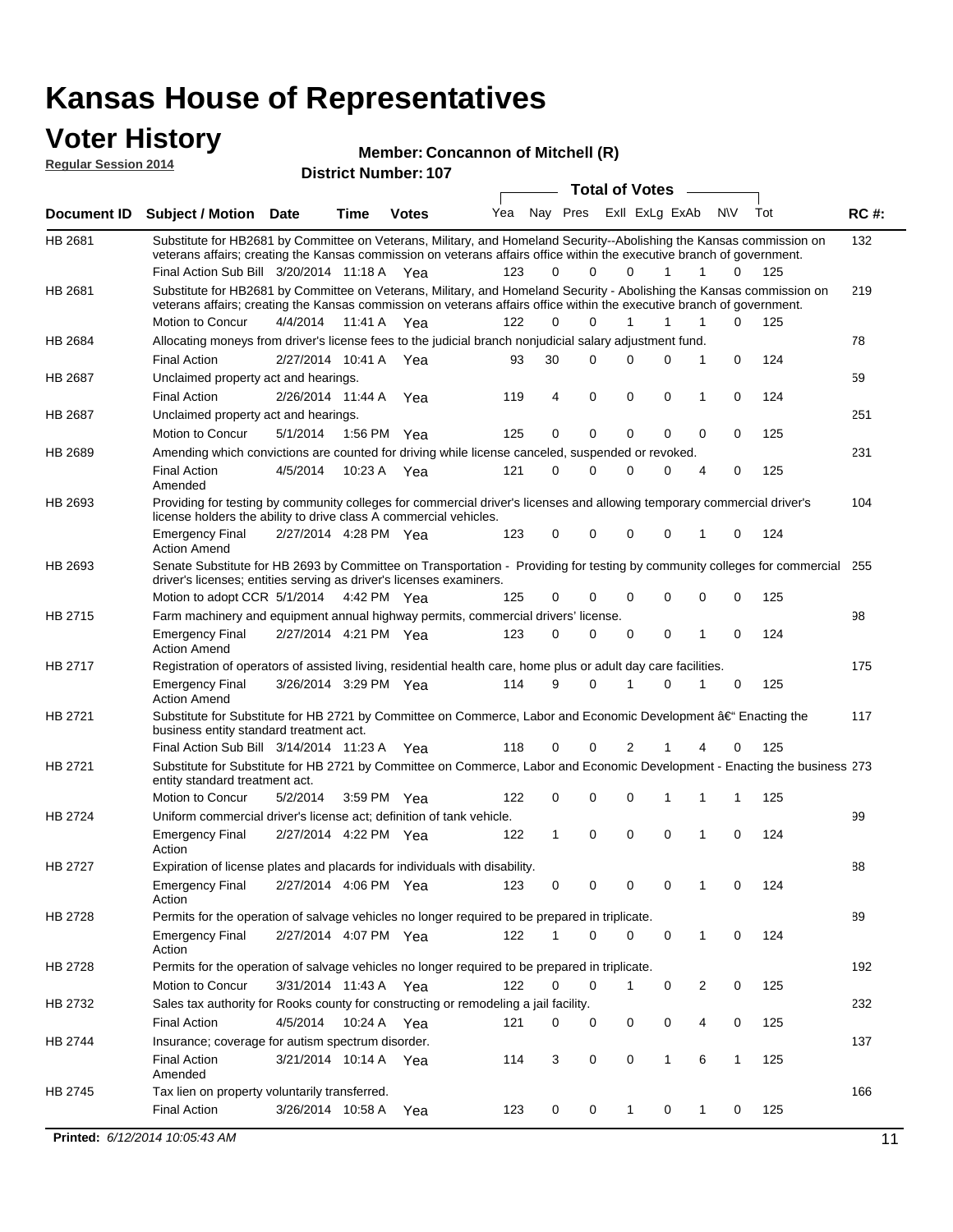## **Voter History**

**Regular Session 2014**

#### **Member: Concannon of Mitchell (R)**

|                    |                                                                                                                                                                                                                                      |                       |             |              |     |          |          | <b>Total of Votes</b> |                |             |                |             |     |             |
|--------------------|--------------------------------------------------------------------------------------------------------------------------------------------------------------------------------------------------------------------------------------|-----------------------|-------------|--------------|-----|----------|----------|-----------------------|----------------|-------------|----------------|-------------|-----|-------------|
| <b>Document ID</b> | <b>Subject / Motion Date</b>                                                                                                                                                                                                         |                       | Time        | <b>Votes</b> | Yea | Nav Pres |          |                       | Exll ExLg ExAb |             | N\V            |             | Tot | <b>RC#:</b> |
| HB 2755            | Repealing the sunset on the Kansas taxpayer transparency act.                                                                                                                                                                        |                       |             |              |     |          |          |                       |                |             |                |             |     | 140         |
|                    | <b>Final Action</b>                                                                                                                                                                                                                  | 3/24/2014 10:13 A     |             | Yea          | 122 | 0        | 0        | 0                     |                | 0           | 3              | 0           | 125 |             |
| HB 2767            | State child death review board.                                                                                                                                                                                                      |                       |             |              |     |          |          |                       |                |             |                |             |     | 167         |
|                    | <b>Final Action</b><br>Amended                                                                                                                                                                                                       | 3/26/2014 10:59 A     |             | Yea          | 123 | 0        | 0        | 1                     |                | $\mathbf 0$ | 1              | 0           | 125 |             |
| <b>HCR 5029</b>    | Urging the Kansas bureau of investigation to establish a blue alert system for the state of Kansas.                                                                                                                                  |                       |             |              |     |          |          |                       |                |             |                |             |     | 95          |
|                    | <b>Emergency Final</b><br><b>Action Amend</b>                                                                                                                                                                                        | 2/27/2014 4:15 PM Yea |             |              | 121 | 2        | 0        | 0                     |                | 0           | 1              | 0           | 124 |             |
| <b>HCR 5031</b>    | Urging Congress to provide for the prompt payment of disability compensation to U.S. Veterans.                                                                                                                                       |                       |             |              |     |          |          |                       |                |             |                |             |     | 125         |
|                    | <b>Final Action</b>                                                                                                                                                                                                                  | 3/19/2014 11:21 A Yea |             |              | 122 | $\Omega$ | $\Omega$ | 0                     |                | 1           | 2              | 0           | 125 |             |
| HR 6049            | Resolution encouraging the creation of a Kansas plan for comprehensive treatment of chronic obstruction pulmonary<br>disease.                                                                                                        |                       |             |              |     |          |          |                       |                |             |                |             |     | 109         |
|                    | <b>Emergency Final</b><br><b>Action Amend</b>                                                                                                                                                                                        | 3/6/2014              | 11:24 A     | Yea          | 120 | 0        | 0        | 2                     |                | 1           | $\overline{2}$ | $\mathbf 0$ | 125 |             |
| HR 6063            | Urging the President to extend the qualifications for the Women's Army Corps Service Medal.                                                                                                                                          |                       |             |              |     |          |          |                       |                |             |                |             |     | 143         |
|                    | <b>Final Action</b>                                                                                                                                                                                                                  | 3/25/2014 10:11 A Yea |             |              | 123 | $\Omega$ | $\Omega$ | 1                     |                | $\Omega$    | 1              | 0           | 125 |             |
| SB 40              | House Substitute for SB 40 by Committee on Corrections and Juvenile Justice †Secretary of corrections; including juvenile<br>offenders in the prison made goods act; authorizing use of correctional industries funds for payment of |                       |             |              |     |          |          |                       |                |             |                |             |     | 123         |
|                    | Final Action Sub Bill 3/17/2014 11:23 A Yea                                                                                                                                                                                          |                       |             |              | 123 | 0        | 0        | 0                     |                | $\Omega$    | 2              | 0           | 125 |             |
| SB 54              | Medical assistance recovery program; rules and regulations.                                                                                                                                                                          |                       |             |              |     |          |          |                       |                |             |                |             |     | 174         |
|                    | <b>Emergency Final</b><br><b>Action Amend</b>                                                                                                                                                                                        | 3/26/2014 3:28 PM Yea |             |              | 95  | 28       | 0        | 1                     |                | 0           | 1              | 0           | 125 |             |
| SB 54              | Amendments to statutes regulating abortions.                                                                                                                                                                                         |                       |             |              |     |          |          |                       |                |             |                |             |     | 214         |
|                    | Motion to Adopt CCR 4/4/2014                                                                                                                                                                                                         |                       | 9:59 AM Yea |              | 112 | 11       | 0        |                       |                | $\mathbf 0$ | 1              | 0           | 125 |             |
| SB 63              | State use law; purchases by municipalities; committee sunset date and chairperson selection.                                                                                                                                         |                       |             |              |     |          |          |                       |                |             |                |             |     | 280         |
|                    | Motion to adopt CCR 5/2/2014                                                                                                                                                                                                         |                       |             | 8:52 PM Yea  | 124 | 0        | 0        | 0                     |                | 0           | 1              | 0           | 125 |             |
| SB 99              | Lobbyists defined.                                                                                                                                                                                                                   |                       |             |              |     |          |          |                       |                |             |                |             |     | 184         |
|                    | <b>Emergency Final</b><br>Action                                                                                                                                                                                                     | 3/26/2014 3:41 PM Yea |             |              | 117 | 6        | 0        | 1                     |                | 0           | 1              | 0           | 125 |             |
| SB 147             | House Substitute for SB 147 by Committee on Agriculture and Natural Resources †Amending the powers and duties of the 133<br>Kansas department of agriculture division of conservation and the state conservation commission.         |                       |             |              |     |          |          |                       |                |             |                |             |     |             |
|                    | Final Action Sub Bill 3/20/2014 11:19 A Yea<br>Amended                                                                                                                                                                               |                       |             |              | 123 | 0        | $\Omega$ | 0                     |                | 1           | 1              | 0           | 125 |             |
| SB 218             | House Substitute for SB 218 by Committee on Appropriations-Education; relating to the financing and instruction thereof;                                                                                                             |                       |             |              |     |          |          |                       |                |             |                |             |     | 226         |
|                    | making and concerning appropriations for the fiscal years ending June 30, 2014, and June 30, 2015, for certain agencies.<br>Final Action Sub Bill 4/4/2014                                                                           |                       |             | 6:17 PM Yea  | 91  | 31       | $\Omega$ | 0                     |                | 1           | $\overline{2}$ | $\Omega$    | 125 |             |
|                    | Amended                                                                                                                                                                                                                              |                       |             |              |     |          |          |                       |                |             |                |             |     |             |
| SB 218             | House Substitute for SB 218 by Committee on Appropriations-Education; relating to the financing and instruction thereof;                                                                                                             |                       |             |              |     |          |          |                       |                |             |                |             |     | 237         |
|                    | making and concerning appropriations for the fiscal years ending June 30, 2014, and June 30, 2015, for certain agencies.                                                                                                             |                       |             |              |     |          |          |                       |                |             |                |             |     |             |
|                    | Sub Motion to Adopt 4/6/2014 12:51 A Nay<br><b>CCR</b>                                                                                                                                                                               |                       |             |              | 55  | 67       | 0        | 0                     |                | 0           | 3              | 0           | 125 |             |
| SB 231             | House Substitute for SB 231 †Concerning valuation and appeals; renaming the state court of tax appeals; timing of<br>decisions.                                                                                                      |                       |             |              |     |          |          |                       |                |             |                |             |     | 134         |
|                    | Final Action Sub Bill 3/20/2014 11:21 A Yea<br>Amended                                                                                                                                                                               |                       |             |              | 123 | 0        | 0        | 0                     |                | 1           | 1              | 0           | 125 |             |
| SB 231             | House Substitute for SB 231 - Concerning valuation and appeals; renaming the state court of tax appeals; timing of<br>decisions                                                                                                      |                       |             |              |     |          |          |                       |                |             |                |             |     | 281         |
|                    | Motion to Adopt CCR 5/2/2014                                                                                                                                                                                                         |                       |             | 8:56 PM Yea  | 124 | 0        | 0        | 0                     |                | $\mathbf 0$ | 1              | 0           | 125 |             |
| SB 245             | House Substitute for SB 245 by Committee on Appropriations - Appropriations for FY 2014, FY 2015, and FY 2016 for the<br>department of corrections; capital improvement projects.                                                    |                       |             |              |     |          |          |                       |                |             |                |             |     | 13          |
|                    | Final Action Sub Bill 2/13/2014 11:34 A Yea<br>Amended                                                                                                                                                                               |                       |             |              | 79  | 41       | 0        | 3                     |                | 0           | 1              | 0           | 124 |             |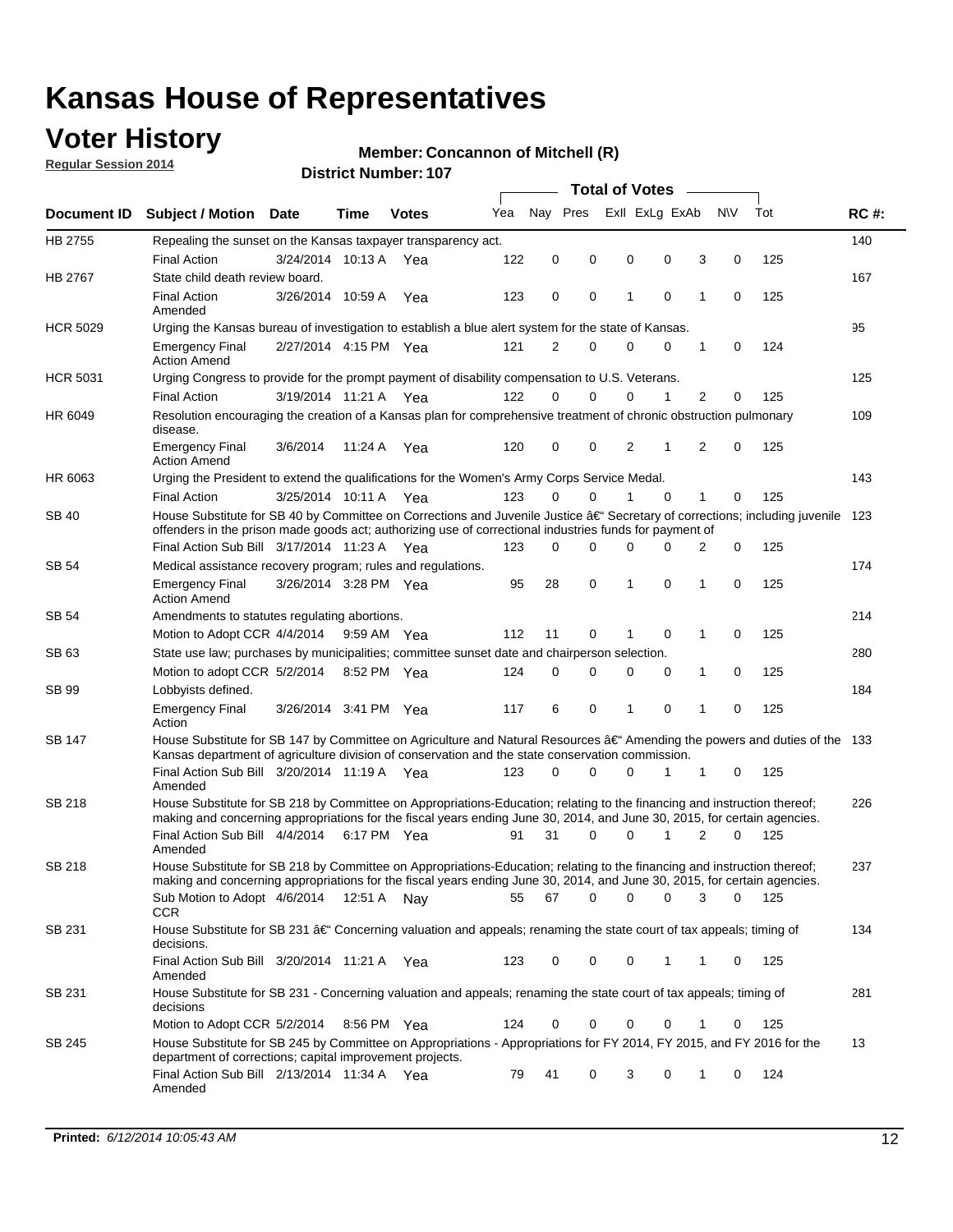### **Voter History**

#### **Member: Concannon of Mitchell (R)**

**Regular Session 2014**

| <b>District Number: 107</b> |  |
|-----------------------------|--|

|               |                                                                                                                                                                                                                                                                                                                                                                                                                                                                                                                                                                                                                                                                                                                                                                                                               |                       |             | ועו. ושעווווער ועו ווסוש |     |    | <b>Total of Votes</b>       |              |   |             |     |     |             |
|---------------|---------------------------------------------------------------------------------------------------------------------------------------------------------------------------------------------------------------------------------------------------------------------------------------------------------------------------------------------------------------------------------------------------------------------------------------------------------------------------------------------------------------------------------------------------------------------------------------------------------------------------------------------------------------------------------------------------------------------------------------------------------------------------------------------------------------|-----------------------|-------------|--------------------------|-----|----|-----------------------------|--------------|---|-------------|-----|-----|-------------|
| Document ID   | <b>Subject / Motion Date</b>                                                                                                                                                                                                                                                                                                                                                                                                                                                                                                                                                                                                                                                                                                                                                                                  |                       | <b>Time</b> | <b>Votes</b>             |     |    | Yea Nay Pres ExII ExLg ExAb |              |   |             | N\V | Tot | <b>RC#:</b> |
| <b>SB 245</b> | House Substitute for SB 245 by Committee on Appropriations - Education funding; relating to mineral production; creating the<br>mineral production education fund, crediting 20% of remainder from oil and gas tax into such fund, moneys expended on<br>education; abolishing the oil and gas valuation depletion trust fund; allowing the counties to retain funds already in such<br>county's oil and gas valuation depletion trust fund; concerning school financing sources; proceeds from the tax levied by a<br>school district under authority of K.S.A. 2013 Supp. 72-6431, remitted to the state treasury to the credit of the state school<br>district finance fund not to the district's general fund; making and concerning appropriations for fiscal year 2017.<br>Motion to adopt CCR 5/1/2014 |                       |             | 5:06 PM Yea              | 88  | 37 | $\Omega$                    | $\Omega$     | 0 | 0           | 0   | 125 | 258         |
| <b>SB 248</b> | Victim notification prior to release of certain inmates.                                                                                                                                                                                                                                                                                                                                                                                                                                                                                                                                                                                                                                                                                                                                                      |                       |             |                          |     |    |                             |              |   |             |     |     | 119         |
|               | <b>Final Action</b>                                                                                                                                                                                                                                                                                                                                                                                                                                                                                                                                                                                                                                                                                                                                                                                           | 3/17/2014 11:18 A     |             | Yea                      | 122 | 0  | 0                           | 0            | 0 | 2           | 1   | 125 |             |
| SB 254        | Medical assistance recovery program; rules and regulations.                                                                                                                                                                                                                                                                                                                                                                                                                                                                                                                                                                                                                                                                                                                                                   |                       |             |                          |     |    |                             |              |   |             |     |     | 179         |
|               | <b>Emergency Final</b><br>Action                                                                                                                                                                                                                                                                                                                                                                                                                                                                                                                                                                                                                                                                                                                                                                              | 3/26/2014 3:34 PM Yea |             |                          | 123 | 0  | $\mathbf 0$                 | $\mathbf{1}$ | 0 | 1           | 0   | 125 |             |
| SB 256        | Attorney general; costs in criminal appeals.                                                                                                                                                                                                                                                                                                                                                                                                                                                                                                                                                                                                                                                                                                                                                                  |                       |             |                          |     |    |                             |              |   |             |     |     | 147         |
|               | <b>Final Action</b><br>Amended                                                                                                                                                                                                                                                                                                                                                                                                                                                                                                                                                                                                                                                                                                                                                                                | 3/25/2014 10:16 A     |             | Yea                      | 119 | 4  | 0                           | 1            | 0 |             | 0   | 125 |             |
| SB 256        | Amending the crime of mistreatment of a dependent adult; creating the crime of mistreatment of an elder person; amending<br>the crime of unlawful sexual relations; amending provisions relating to appearance bonds and surety regulation; amending<br>violations of the Kansas racketeer influenced and corrupt organization act; also concerning the attorney general, costs in<br>criminal appeals.                                                                                                                                                                                                                                                                                                                                                                                                       |                       |             |                          |     |    |                             |              |   |             |     |     | 236         |
|               | Motion to Adopt CCR 4/5/2014                                                                                                                                                                                                                                                                                                                                                                                                                                                                                                                                                                                                                                                                                                                                                                                  |                       | 6:52 PM Yea |                          | 118 | 4  | 0                           | 0            | 0 | 3           | 0   | 125 |             |
| SB 258        | Amending the juvenile statute of limitations to match adult time limitations for sex crimes.<br><b>Final Action</b>                                                                                                                                                                                                                                                                                                                                                                                                                                                                                                                                                                                                                                                                                           | 3/20/2014 11:21 A Yea |             |                          | 123 | 0  | 0                           | 0            | 1 | 1           | 0   | 125 | 135         |
| SB 258        | Amended<br>Relating to issuance of certificates of birth resulting in stillbirth.                                                                                                                                                                                                                                                                                                                                                                                                                                                                                                                                                                                                                                                                                                                             |                       |             |                          |     |    |                             |              |   |             |     |     | 259         |
|               | Motion to Adopt CCR 5/1/2014                                                                                                                                                                                                                                                                                                                                                                                                                                                                                                                                                                                                                                                                                                                                                                                  |                       | 5:12 PM Yea |                          | 121 | 4  | 0                           | 0            | 0 | $\mathbf 0$ | 0   | 125 |             |
| SB 263        | Establishing the military funeral honors fund under the adjutant general's office.                                                                                                                                                                                                                                                                                                                                                                                                                                                                                                                                                                                                                                                                                                                            |                       |             |                          |     |    |                             |              |   |             |     |     | 148         |
|               | <b>Final Action</b><br>Amended                                                                                                                                                                                                                                                                                                                                                                                                                                                                                                                                                                                                                                                                                                                                                                                | 3/25/2014 10:17 A Yea |             |                          | 123 | 0  | 0                           | 1            | 0 | 1           | 0   | 125 |             |
| SB 263        | Veterans and military matters; military honors fund; death gratuity; disabled veterans preference, state jobs and contracts;<br>schools on military reservations, funding.                                                                                                                                                                                                                                                                                                                                                                                                                                                                                                                                                                                                                                    |                       |             |                          |     |    |                             |              |   |             |     |     | 256         |
|               | Motion to adopt CCR 5/1/2014 4:47 PM Yea                                                                                                                                                                                                                                                                                                                                                                                                                                                                                                                                                                                                                                                                                                                                                                      |                       |             |                          | 124 | 0  | 0                           | 0            | 0 | 0           | 1   | 125 |             |
| SB 265        | Income definition for Homestead Refund eligibility.                                                                                                                                                                                                                                                                                                                                                                                                                                                                                                                                                                                                                                                                                                                                                           |                       |             |                          |     |    |                             |              |   |             |     |     | 113         |
|               | <b>Final Action</b><br>Amended                                                                                                                                                                                                                                                                                                                                                                                                                                                                                                                                                                                                                                                                                                                                                                                | 3/13/2014 11:23 A Yea |             |                          | 121 | 0  | 0                           | 1            | 1 | 2           | 0   | 125 |             |
| SB 265        | Definition of income for homestead refund and SAFESR eligibility; income tax credits for adoption expenses and expenses to<br>make dwelling or facility accessible to persons with a disability; income tax deductions, self-employment taxes, expenses<br>related to organ donations, net gain on the sale of certain livestock; withholding, non-resident pass-through entity income;<br>Kansas taxpayer transparency act, sunset; sales tax exemptions.                                                                                                                                                                                                                                                                                                                                                    |                       |             |                          |     |    |                             |              |   |             |     |     | 227         |
|               | Motion to Adopt CCR 4/4/2014 6:29 PM Yea                                                                                                                                                                                                                                                                                                                                                                                                                                                                                                                                                                                                                                                                                                                                                                      |                       |             |                          | 122 | 0  | 0                           | 0            | 1 | 2           | 0   | 125 |             |
| SB 266        | Mineral severance tax return file date.                                                                                                                                                                                                                                                                                                                                                                                                                                                                                                                                                                                                                                                                                                                                                                       |                       |             |                          |     |    |                             |              |   |             |     |     | 114         |
|               | <b>Final Action</b><br>Amended                                                                                                                                                                                                                                                                                                                                                                                                                                                                                                                                                                                                                                                                                                                                                                                | 3/13/2014 11:24 A     |             | Yea                      | 121 | 0  | 0                           | 1            | 1 | 2           | 0   | 125 |             |
| SB 266        | Severance tax return and payment dates; sales tax authority for Rooks county; property tax exemptions for certain donations<br>of land to the state and for amateur-built aircraft; sales tax exemptions for surface mining equipment and certain charitable<br>organizations.                                                                                                                                                                                                                                                                                                                                                                                                                                                                                                                                |                       |             |                          |     |    |                             |              |   |             |     |     | 266         |
|               | Motion to Adopt CCR 5/2/2014                                                                                                                                                                                                                                                                                                                                                                                                                                                                                                                                                                                                                                                                                                                                                                                  |                       |             | $3:19 \text{ PM}$ Yea    | 122 | 1  | 0                           | 0            |   |             | 0   | 125 |             |
| SB 267        | Insurance; excluding real estate from acceptable security deposits with the commissioner and requiring original handwritten<br>signatures on deposit forms.                                                                                                                                                                                                                                                                                                                                                                                                                                                                                                                                                                                                                                                   |                       |             |                          |     |    |                             |              |   |             |     |     | 144         |
|               | <b>Final Action</b>                                                                                                                                                                                                                                                                                                                                                                                                                                                                                                                                                                                                                                                                                                                                                                                           | 3/25/2014 10:12 A     |             | Yea                      | 123 | 0  | 0                           | 1            | 0 | 1           | 0   | 125 |             |
| SB 268        | Insurance; Risk-based capital requirements.                                                                                                                                                                                                                                                                                                                                                                                                                                                                                                                                                                                                                                                                                                                                                                   |                       |             |                          |     |    |                             |              |   |             |     |     | 145         |
|               | <b>Final Action</b>                                                                                                                                                                                                                                                                                                                                                                                                                                                                                                                                                                                                                                                                                                                                                                                           | 3/25/2014 10:13 A     |             | Yea                      | 123 | 0  | 0                           | 1            | 0 | 1           | 0   | 125 |             |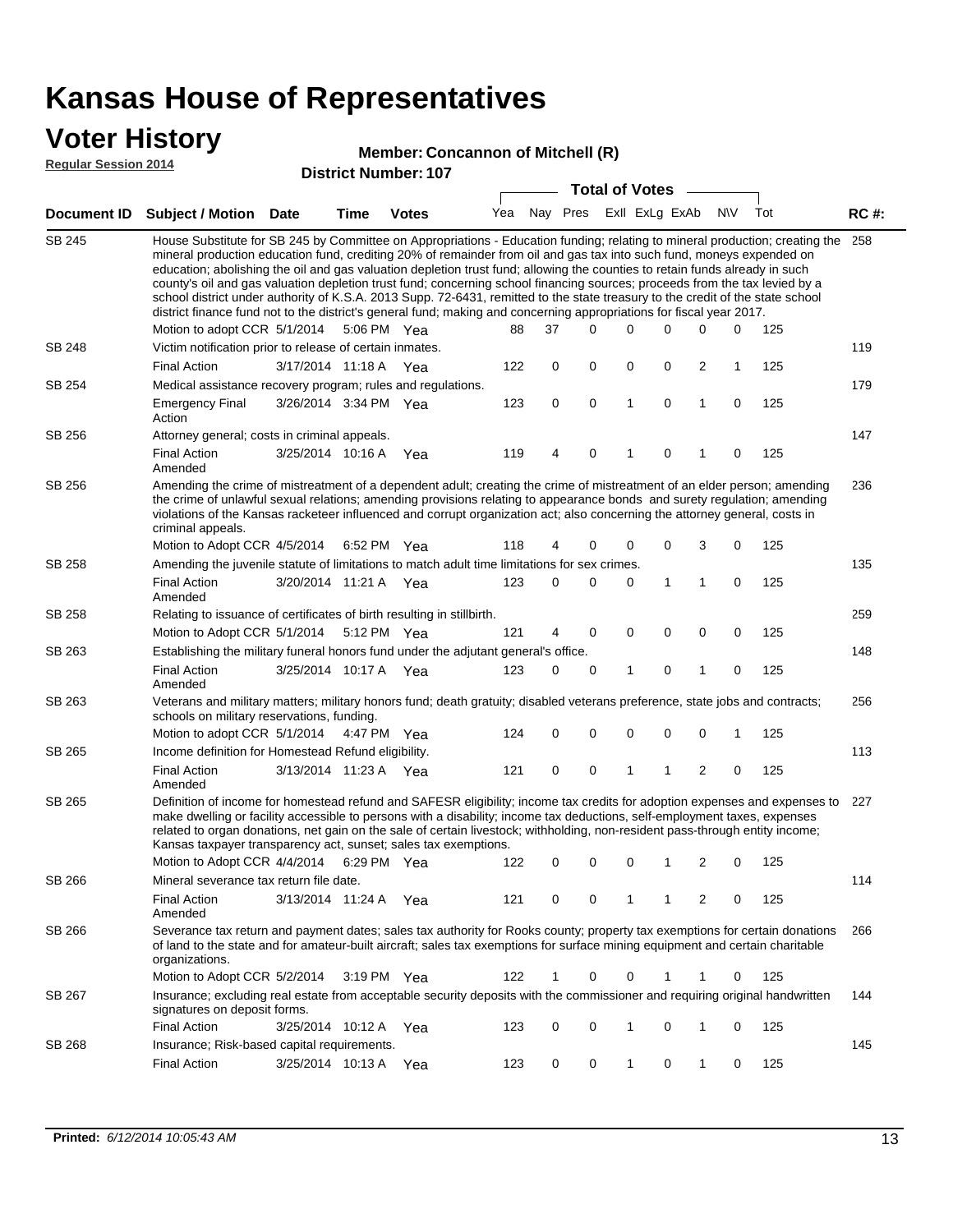## **Voter History**

**Regular Session 2014**

#### **Member: Concannon of Mitchell (R)**

|               |                                                                                                                                                                                    |                       |      |              |     |              |             | <b>Total of Votes</b> |   |                |   |             |     |             |
|---------------|------------------------------------------------------------------------------------------------------------------------------------------------------------------------------------|-----------------------|------|--------------|-----|--------------|-------------|-----------------------|---|----------------|---|-------------|-----|-------------|
| Document ID   | <b>Subject / Motion Date</b>                                                                                                                                                       |                       | Time | <b>Votes</b> | Yea |              | Nay Pres    |                       |   | Exll ExLg ExAb |   | N\V         | Tot | <b>RC#:</b> |
| SB 271        | Amending the Kansas medicaid fraud control act.                                                                                                                                    |                       |      |              |     |              |             |                       |   |                |   |             |     | 176         |
|               | <b>Emergency Final</b><br><b>Action Amend</b>                                                                                                                                      | 3/26/2014 3:30 PM Yea |      |              | 123 | 0            | 0           | -1                    |   | 0              | 1 | 0           | 125 |             |
| SB 271        | Amending the Kansas medicaid fraud control act.                                                                                                                                    |                       |      |              |     |              |             |                       |   |                |   |             |     | 228         |
|               | Motion to Adopt CCR 4/4/2014 6:33 PM Yea                                                                                                                                           |                       |      |              | 122 | 0            | 0           | 0                     |   | 1              | 2 | 0           | 125 |             |
| SB 272        | Eliminating the 3% limit on controlled shooting area acreage in a county.                                                                                                          |                       |      |              |     |              |             |                       |   |                |   |             |     | 149         |
|               | <b>Final Action</b>                                                                                                                                                                | 3/25/2014 10:19 A Yea |      |              | 123 | 0            | 0           | 1                     |   | 0              | 1 | 0           | 125 |             |
| SB 273        | House Substitute for SB 273 by Committee on Transportation †Commercial vehicles; regulation and registration thereof.                                                              |                       |      |              |     |              |             |                       |   |                |   |             |     | 168         |
|               | Final Action Sub Bill 3/26/2014 11:00 A Yea<br>Amended                                                                                                                             |                       |      |              | 122 | 1            | 0           | 1                     |   | 0              | 1 | 0           | 125 |             |
| SB 273        | Regulation of commercial motor vehicles; exemption from rules and regulations of the Kansas corporation commission.                                                                |                       |      |              |     |              |             |                       |   |                |   |             |     | 265         |
|               | Motion to Adopt CCR 5/2/2014 3:10 PM Yea                                                                                                                                           |                       |      |              | 101 | 22           | 0           | 0                     |   | 1              | 1 | 0           | 125 |             |
| SB 274        | Political action committees, legislative leadership.                                                                                                                               |                       |      |              |     |              |             |                       |   |                |   |             |     | 169         |
|               | <b>Final Action</b><br>Amended                                                                                                                                                     | 3/26/2014 11:01 A Yea |      |              | 108 | 15           | 0           | $\mathbf{1}$          |   | $\mathbf 0$    | 1 | 0           | 125 |             |
| <b>SB 278</b> | Establishing the state board of veterinary examiners within the animal health division of the Kansas department of agriculture<br>for a two-year period.                           |                       |      |              |     |              |             |                       |   |                |   |             |     | 127         |
|               | <b>Final Action</b>                                                                                                                                                                | 3/19/2014 11:24 A     |      | Yea          | 122 | 0            | 0           | 0                     |   | 1              | 2 | 0           | 125 |             |
| SB 284        | Amending the Kansas 911 act.                                                                                                                                                       |                       |      |              |     |              |             |                       |   |                |   |             |     | 124         |
|               | <b>Final Action</b>                                                                                                                                                                | 3/17/2014 11:24 A     |      | Yea          | 121 | 2            | $\mathbf 0$ | $\mathbf 0$           |   | $\mathbf 0$    | 2 | 0           | 125 |             |
| SB 285        | Optometrists; prohibition against limiting payment for covered services to insurance plan amounts.                                                                                 |                       |      |              |     |              |             |                       |   |                |   |             |     | 150         |
|               | <b>Final Action</b><br>Amended                                                                                                                                                     | 3/25/2014 10:20 A Yea |      |              | 123 | 0            | 0           | $\mathbf{1}$          |   | 0              | 1 | $\mathbf 0$ | 125 |             |
| SB 286        | Extending sunset date on certain agriculture fees from July 1, 2015, to July 1, 2019.                                                                                              |                       |      |              |     |              |             |                       |   |                |   |             |     | 151         |
|               | <b>Final Action</b><br>Amended                                                                                                                                                     | 3/25/2014 10:23 A Yea |      |              | 76  | 47           | 0           | -1                    |   | 0              | 1 | 0           | 125 |             |
| SB 286        | Agriculture; extending sunset date on certain agriculture fees from July 1, 2015, to July 1, 2018; national day of the cowboy;<br>establishing the local food and farm task force. |                       |      |              |     |              |             |                       |   |                |   |             |     | 264         |
|               | Motion to adopt CCR 5/2/2014 3:04 PM Yea                                                                                                                                           |                       |      |              | 102 | 21           | 0           | 0                     |   | 1              | 1 | 0           | 125 |             |
| <b>SB 306</b> | Modernizing certain insurance laws to allow use of additional investments.                                                                                                         |                       |      |              |     |              |             |                       |   |                |   |             |     | 173         |
|               | <b>Emergency Final</b><br>Action                                                                                                                                                   | 3/26/2014 3:26 PM Yea |      |              | 123 | 0            | 0           | 1                     |   | 0              | 1 | 0           | 125 |             |
| <b>SB 308</b> | Updating the Kansas no-call act.                                                                                                                                                   |                       |      |              |     |              |             |                       |   |                |   |             |     | 138         |
|               | <b>Final Action</b>                                                                                                                                                                | 3/21/2014 10:15 A     |      | Yea          | 117 | 0            | 0           | 0                     |   | $\mathbf{1}$   | 6 | 1           | 125 |             |
| SB 309        | Health insurance coverage for qualified professional associations.                                                                                                                 |                       |      |              |     |              |             |                       |   |                |   |             |     | 182         |
|               | <b>Emergency Final</b><br>Action                                                                                                                                                   | 3/26/2014 3:38 PM Yea |      |              | 122 | $\mathbf{1}$ | 0           | 1                     |   | 0              | 1 | $\mathbf 0$ | 125 |             |
| SB 310        | Grand juries; crimes to consider; amendment of indictment.                                                                                                                         |                       |      |              |     |              |             |                       |   |                |   |             |     | 180         |
|               | <b>Emergency Final</b><br>Action                                                                                                                                                   | 3/26/2014 3:35 PM Yea |      |              | 122 | 1            | 0           | 1                     |   | 0              | 1 | 0           | 125 |             |
| SB 311        | Increasing the noneconomic damages cap and changing rules related to expert evidence.                                                                                              |                       |      |              |     |              |             |                       |   |                |   |             |     | 142         |
|               | <b>Final Action</b><br>Amended                                                                                                                                                     | 3/24/2014 10:17 A Yea |      |              | 119 | 3            | $\Omega$    |                       | 0 | 0              | 3 | 0           | 125 |             |
| SB 311        | Increasing the noneconomic damages cap, changing rules related to expert evidence and repealing statutes pertaining to<br>collateral source benefits.                              |                       |      |              |     |              |             |                       |   |                |   |             |     | 203         |
|               | Motion to adopt CCR 4/3/2014 6:15 PM Yea                                                                                                                                           |                       |      |              | 120 |              | 0           |                       | 0 | 0              | 1 | 0           | 125 |             |
| SB 321        | Return of premiums separate from notice of denial of coverage.                                                                                                                     |                       |      |              |     |              |             |                       |   |                |   |             |     | 146         |
|               | <b>Final Action</b>                                                                                                                                                                | 3/25/2014 10:15 A Yea |      |              | 123 | 0            | 0           | $\mathbf{1}$          |   | 0              | 1 | 0           | 125 |             |
| SB 329        | Clarifying court orders relating to parents in juvenile offender cases.<br><b>Final Action</b>                                                                                     | 3/20/2014 11:23 A Yea |      |              | 123 | 0            | 0           | 0                     |   | 1              | 1 | 0           | 125 | 136         |
|               | Amended                                                                                                                                                                            |                       |      |              |     |              |             |                       |   |                |   |             |     |             |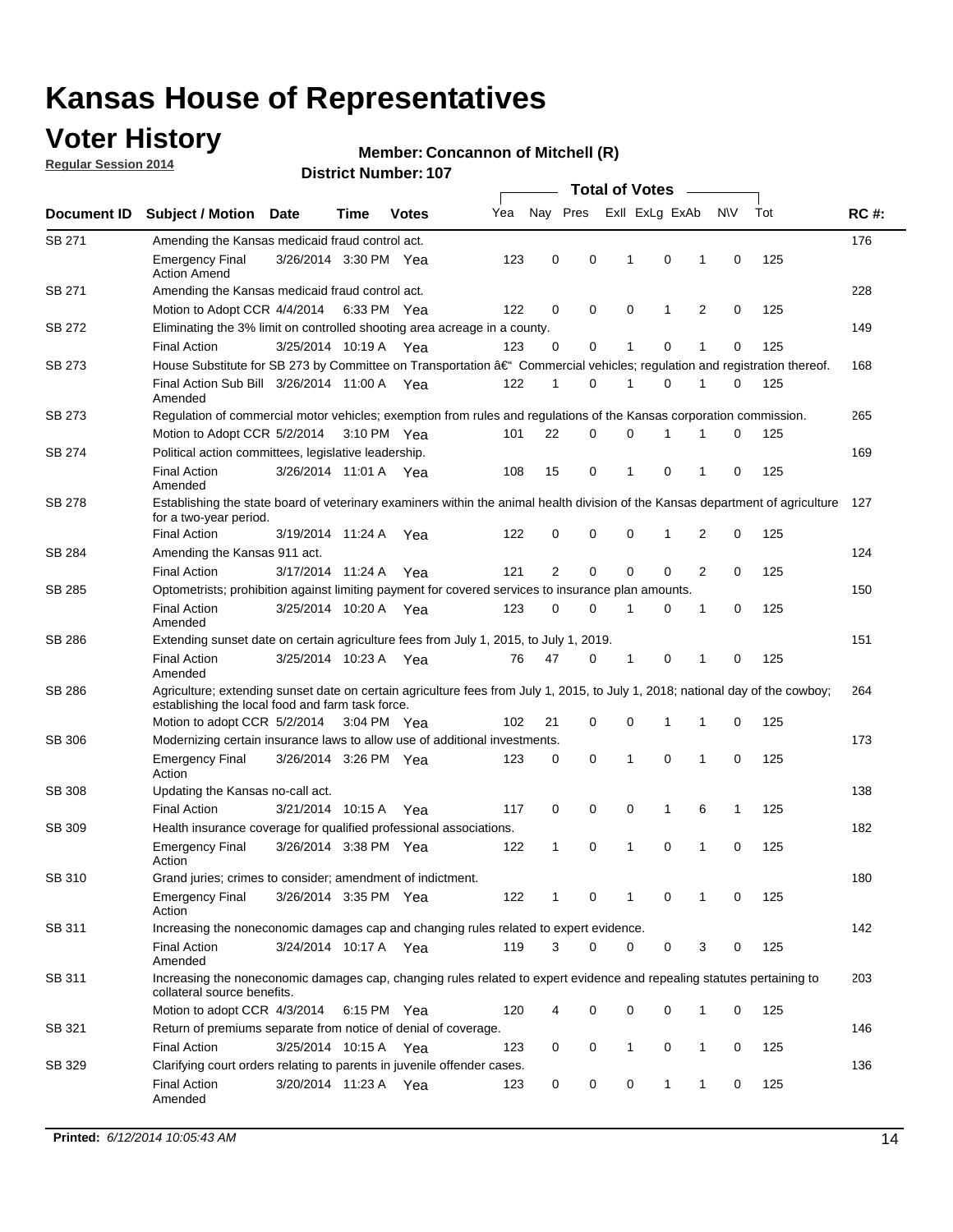### **Voter History**

**Regular Session 2014**

#### **Member: Concannon of Mitchell (R)**

|                 |                                                                                                                                                                    |                       |             |              |     |              |   |              | <b>Total of Votes</b> |              |           |     |             |
|-----------------|--------------------------------------------------------------------------------------------------------------------------------------------------------------------|-----------------------|-------------|--------------|-----|--------------|---|--------------|-----------------------|--------------|-----------|-----|-------------|
|                 | Document ID Subject / Motion Date                                                                                                                                  |                       | Time        | <b>Votes</b> | Yea | Nay Pres     |   |              | Exll ExLg ExAb        |              | <b>NV</b> | Tot | <b>RC#:</b> |
| SB 329          | Clarifying court orders relating to parents in juvenile offender cases and changing the statute of limitations on certain juvenile<br>offenses.                    |                       |             |              |     |              |   |              |                       |              |           |     | 242         |
|                 | Motion to adopt CCR 4/30/2014 3:23 PM Yea                                                                                                                          |                       |             |              | 122 | $\mathbf 1$  | 0 | 1            | -1                    | 0            | 0         | 125 |             |
| SB 344          | Special permits, oversized loads, transportation of hay or feed stuffs.                                                                                            |                       |             |              |     |              |   |              |                       |              |           |     | 152         |
|                 | <b>Final Action</b><br>Amended                                                                                                                                     | 3/25/2014 10:24 A     |             | Yea          | 122 | $\mathbf{1}$ | 0 | $\mathbf{1}$ | 0                     | $\mathbf{1}$ | 0         | 125 |             |
| <b>SB 349</b>   | Boiler safety act; deputy inspectors.                                                                                                                              |                       |             |              |     |              |   |              |                       |              |           |     | 128         |
|                 | <b>Final Action</b><br>Amended                                                                                                                                     | 3/19/2014 11:25 A     |             | Yea          | 119 | 3            | 0 | 0            | 1                     | 2            | 0         | 125 |             |
| SB 349          | Board of technical professions; recodification of professions and scope of practice, other; boiler safety act, deputy<br>inspectors.                               |                       |             |              |     |              |   |              |                       |              |           |     | 215         |
|                 | Motion to Adopt CCR 4/4/2014                                                                                                                                       |                       | 10:02 A     | Yea          | 112 | 11           | 0 | 1            | 0                     | 1            | 0         | 125 |             |
| SB 351          | Vehicle identification numbers; penalties; damages.                                                                                                                |                       |             |              |     |              |   |              |                       |              |           |     | 153         |
|                 | <b>Final Action</b>                                                                                                                                                | 3/25/2014 10:25 A     |             | Yea          | 123 | 0            | 0 | 1            | 0                     | 1            | 0         | 125 |             |
| SB 357          | Increasing the number of allowable hunter education deferrals.                                                                                                     |                       |             |              |     |              |   |              |                       |              |           |     | 154         |
|                 | <b>Final Action</b><br>Amended                                                                                                                                     | 3/25/2014 10:26 A     |             | Yea          | 97  | 26           | 0 | $\mathbf{1}$ | 0                     | 1            | 0         | 125 |             |
| SB 357          | Authorizing land purchases by the state; amending process state uses to address seized wildlife; increasing the number of<br>allowable hunter education deferrals. |                       |             |              |     |              |   |              | 275                   |              |           |     |             |
|                 | Motion to Adopt CCR 5/2/2014                                                                                                                                       |                       | 7:53 PM Yea |              | 113 | 11           | 0 | 0            | $\mathbf 0$           | 1            | 0         | 125 |             |
| SB 359          | Relating to asbestos-related liability.                                                                                                                            |                       |             |              |     |              |   |              |                       |              |           |     | 177         |
|                 | <b>Emergency Final</b><br>Action                                                                                                                                   | 3/26/2014 3:32 PM Yea |             |              | 94  | 29           | 0 | 1            | $\Omega$              | 1            | 0         | 125 |             |
| <b>SB 367</b>   | Creating the student data privacy act.                                                                                                                             |                       |             |              |     |              |   |              |                       |              |           |     | 186         |
|                 | <b>Emergency Final</b><br><b>Action Amend</b>                                                                                                                      | 3/26/2014 3:43 PM Yea |             |              | 119 | 4            | 0 | $\mathbf{1}$ | 0                     | 1            | 0         | 125 |             |
| SB 367          | Creating the student data privacy act.                                                                                                                             |                       |             |              |     |              |   |              |                       |              |           |     | 245         |
|                 | Motion to adopt CCR 4/30/2014 3:41 PM Yea                                                                                                                          |                       |             |              | 123 | 0            | 0 | 1            | 1                     | 0            | 0         | 125 |             |
| SB 371          | Amending employment security law regarding disposition of penalty funds and disclosure of confidential information.                                                |                       |             |              |     |              |   |              |                       |              |           |     | 129         |
|                 | <b>Final Action</b>                                                                                                                                                | 3/19/2014 11:27 A     |             | Yea          | 90  | 32           | 0 | $\mathbf 0$  | 1                     | 2            | 0         | 125 |             |
| SB 372          | Amending the shared work unemployment compensation program; layoff aversion.                                                                                       |                       |             |              |     |              |   |              |                       |              |           |     | 155         |
|                 | <b>Final Action</b>                                                                                                                                                | 3/25/2014 10:28 A     |             | Yea          | 123 | 0            | 0 | 1            | 0                     | 1            | 0         | 125 |             |
| SB 402          | Amending statutes related to the Kansas criminal justice information system committee.                                                                             |                       |             |              |     |              |   |              |                       |              |           |     | 178         |
|                 | <b>Emergency Final</b><br>Action                                                                                                                                   | 3/26/2014 3:33 PM Yea |             |              | 123 | 0            | 0 | 1            | 0                     | $\mathbf{1}$ | 0         | 125 |             |
| SB 423          | Authorizing Department of Administration to sell Landon and Eisenhower state office buildings.                                                                     |                       |             |              |     |              |   |              |                       |              |           |     | 233         |
|                 | <b>Final Action</b><br>Amended                                                                                                                                     | 4/5/2014              | 10:28 A     | Yea          | 66  | 55           | 0 | 0            | 0                     | 4            | 0         | 125 |             |
| SB 424          | Amending the statutory requirements for a valid hospital lien.                                                                                                     |                       |             |              |     |              |   |              |                       |              |           |     | 183         |
|                 | <b>Emergency Final</b><br>Action                                                                                                                                   | 3/26/2014 3:39 PM Yea |             |              | 115 | 8            | 0 | 1            | 0                     | 1            | 0         | 125 |             |
| <b>SCR 1618</b> | Substitute for SCR 1618 by Committee on Federal and State Affairs -- State constitutional amendment authorizing raffles.                                           |                       |             |              |     |              |   |              |                       |              |           |     | 170         |
|                 | Final Action Sub Bill 3/26/2014 11:06 A Yea                                                                                                                        |                       |             |              | 102 | 19           | 2 | 1            | 0                     | 1            | 0         | 125 |             |
| <b>SCR 1620</b> | Port authority; creation in Stafford, Kansas.                                                                                                                      |                       |             |              |     |              |   |              |                       |              |           |     | 234         |
|                 | <b>Final Action</b>                                                                                                                                                | 4/5/2014              | 10:29 A     | Yea          | 121 | 0            | 0 | 0            | 0                     | 4            | 0         | 125 |             |